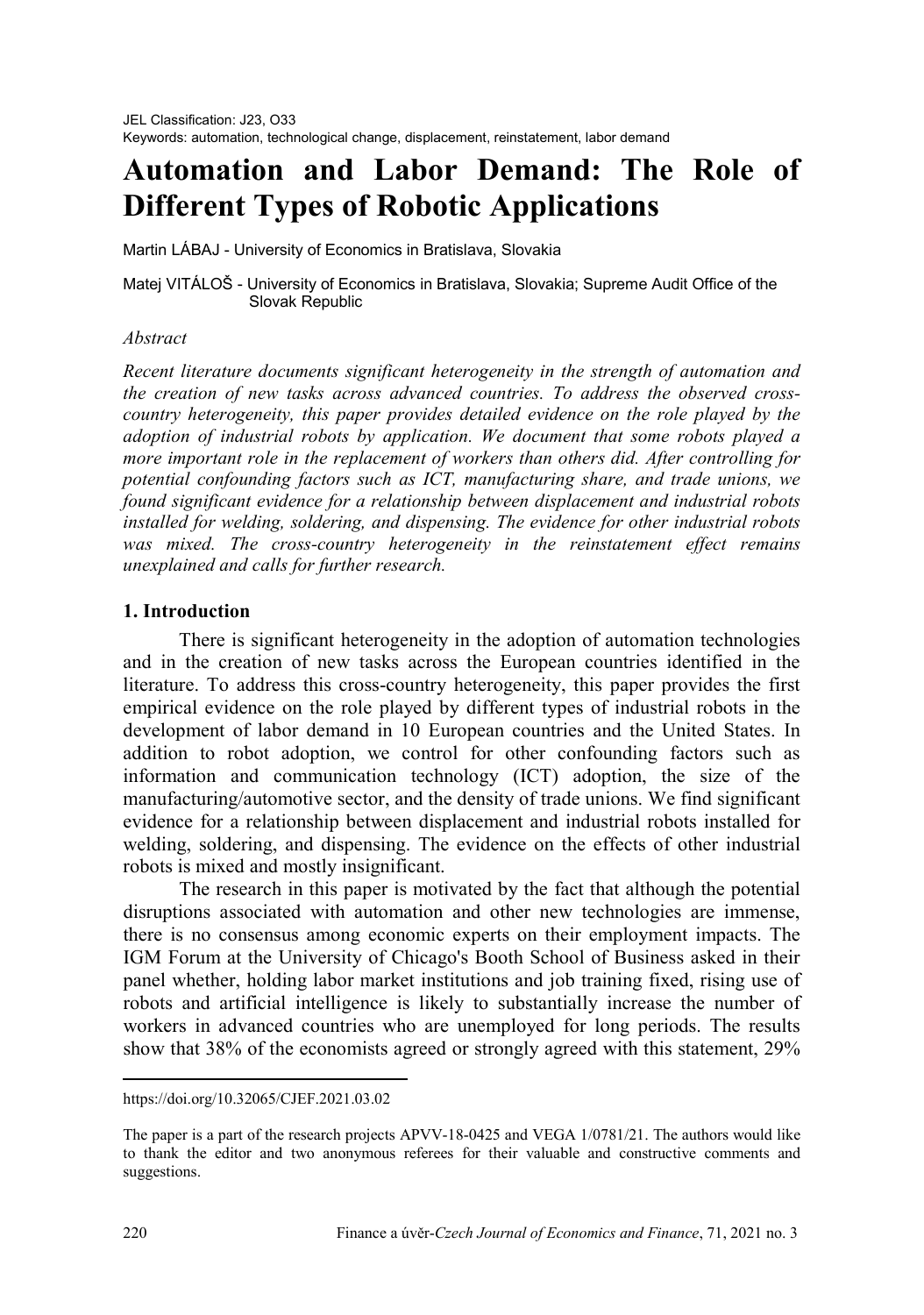were uncertain, 21% disagreed or strongly disagreed, and 2% had no opinion. This uncertainty can also be found in the literature, as estimates of the share of jobs at a high risk from automation differ significantly depending on the approach used (Frey and Osborne, 2017; Arntz et al., 2016; Dengler and Matthes, 2018). To shed some more light on the future of work, an analysis of past trends is necessary. The following two paragraphs illustrate the importance of understanding the development of labor demand in the context of technological change and explain why this paper focuses on European countries.

Data from the International Federation of Robotics (IFR) database show that the total worldwide stock of operational industrial robots increased from roughly 0.5 million in 1993 to almost 2.5 million in 2018 (Litzenberger et al., 2018). Moreover, in subsequent years, growth of the operational stock was expected to slightly accelerate and reach an average of around 16% per year by 2021 . Both robotics development and robot deployment are among the fastest-growing global markets. Between 1995 and 2016, the number of robot-related patent families worldwide almost doubled every five years—while only 35 patent families were filed in 1995, this figure jumped to more than 1,100 in 2016 (Cséfalvay and Gkotsis, 2020).

In 2018, according to IFR and International Labour Organization data, 15 European countries were among the 20 countries with the highest robot density—the stock of industrial robots per 1,000 workers. The remaining countries were South Korea, Singapore, Taiwan, Japan, and the United States. The European countries with the highest robot density were Germany, Slovenia, the Czech Republic, Slovakia, and Italy. Between 1993 and 2018, robot density in EU countries increased from about 0.5 to more than 2.5. In addition to its strong position in robot adoption, Europe concentrates more than half of all patents filed by robot manufacturers. The total number of robotics patents (combining robotics developers, robot manufacturers, and in-house robotics development) in Europe followed a global trend and increased from 444 in 1995 to 1,000 in 2016. However, robotics development in Europe has been concentrated in just a few countries, with almost 60% of the patents filed coming from Germany (Cséfalvay and Gkotsis, 2020).

This paper is divided into four sections. In Section 1, we review the relevant literature. The decomposition of changes in the economy-wide wage bill is described in the second section. This is followed by a description of the estimation strategy and the data used in the empirical analysis, the results of which are presented Section 4. Finally, we summarize the main results and conclude.

#### **2. Literature Review**

Using a panel of industries from 17 countries, Graetz and Michaels (2018) showed that between 1993 and 2007, robot densification (positive changes in robot density over time) had no statistically significant effect on total hours worked (overall employment). Carbonero et al. (2020) used a similar industry-country panel setting and found that between 2005 and 2014, robots led to a drop in global employment of 1.3%, with the detrimental effect of robots on employment being concentrated in emerging economies. In contrast, a similar approach used by Klenert et al. (2020) yielded different results. They showed that industrial robots were positively correlated with total employment. Compared to Graetz and Michaels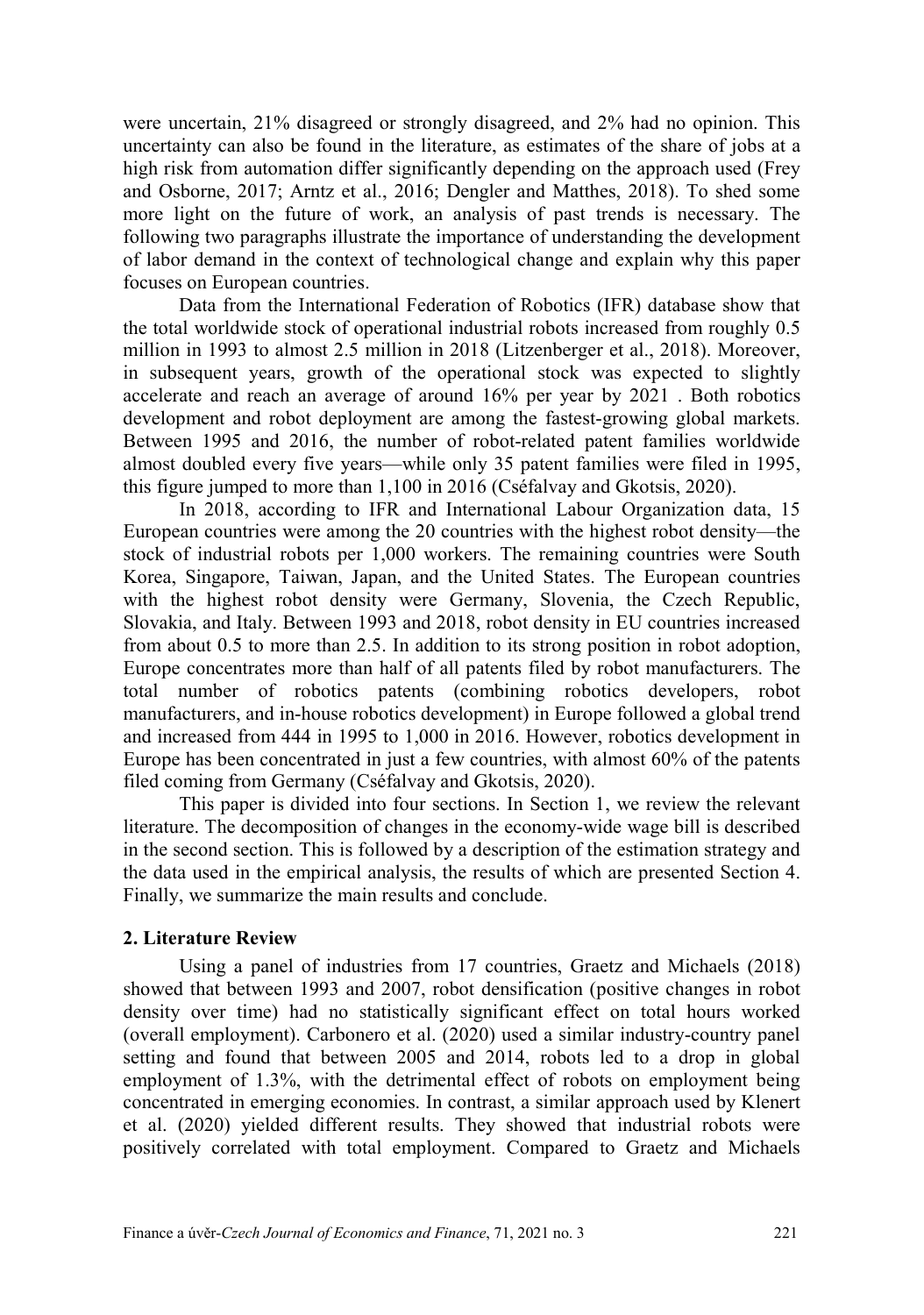(2018), these authors used different employment data and examined a longer period of time (1995–2015).

In contrast to this sectoral approach, Gregory et al. (2019) provided the first empirical estimate of the economy-wide effect of routine-replacing technological change (RRTC) on labor demand, assessing that it increased labor demand by up to 11.6 million jobs across Europe between 1999 and 2010, accounting for about half of total employment growth. By performing a decomposition rooted in their theoretical model, they found that sizable substitution effects from RRTC (as workers were replaced by machines in the production of routine tasks) had been more than compensated for by product demand and spillover effects.

A similar idea was behind the approach of Acemoglu and Restrepo (2020). Their model, in which robots and workers compete in the production of different tasks (a task-based model), showed that greater penetration of robots into an economy affected employment and wages in two ways: negatively by directly displacing workers from tasks they were previously performing (a displacement effect) and positively by increasing the demand for labor in other industries and/or tasks (a productivity effect). Their empirical analysis revealed large and robust negative effects from robots on employment and wages across US local labor markets—1 more robot per 1,000 workers reduced the employment-to-population ratio by about 0.2 percentage points and wages by 0.42%. Dauth et al. (2017) and Chiacchio et al. (2018) adopted this local labor market equilibrium approach and used it in the context of the EU labor market. Dauth et al. (2017) focused on Germany and found no evidence for an effect from robots on employment so far. Assessing the impact of robots on employment and wages in six EU countries (Finland, France, Germany, Italy, Spain, and Sweden), Chiacchio et al. (2018) found that 1 additional robot per 1,000 workers reduced the employment rate by 0.16–0.20 percentage points—as in the case of the United States, the displacement effect dominated over the productivity effect. For the impact of industrial robots on wage growth, there have been only mixed results. Conducting an estimation resembling the one by Acemoglu and Restrepo (2020) for Japan, Adachi et al. (2020) showed that an increase of 1 robot unit per 1,000 workers increased employment by 2.2%.

Acemoglu and Restrepo (2019) presented a framework for understanding the effects of automation and other types of technological changes on labor demand and developed a decomposition of observed changes in the total wage bill in the economy. In the framework, the displacement effect of automation is counterbalanced by the reinstatement effect, as technologies create new tasks in which labor has a comparative advantage. Their empirical decomposition showed that the deceleration of US labor demand growth over the past 30 years was a result of a combination of slow productivity growth and adverse shifts in the task contents of production—rapid automation not being counterbalanced by the creation of new tasks. Graetz (2020) used this decomposition method to isolate the component of changes in the labor share due to changes in the task content of production in the following five European countries: France, Germany, Italy, the Netherlands, and the United Kingdom. The paper found that both in the United States and across these five large European economies, the change in task content between 1987 and 2007 was negative, implying that automation outpaced the creation of new tasks over this period. It was shown that the change in task content had a similar magnitude in all of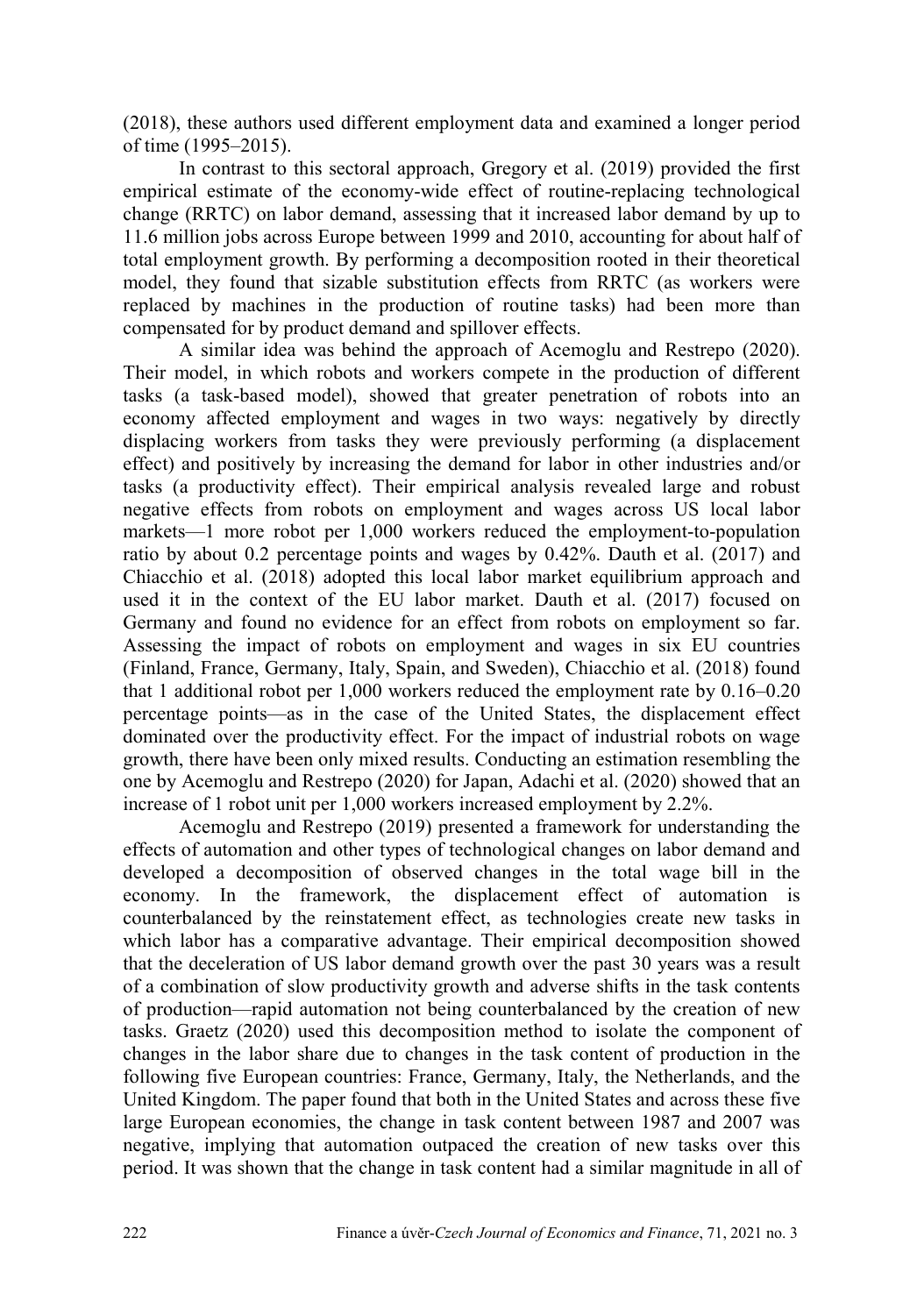the analyzed countries. Lábaj and Vitáloš (2020) similarly applied the decomposition developed by Acemoglu and Restrepo (2019) to European data. However, these authors worked with a sample of 10 European countries and covered a different period (1997–2016). They showed that, contrary to the US experience, in the EU-10 the displacement effect of automation was completely counterbalanced by technologies that created new tasks in which labor has a comparative advantage. Furthermore, their cross-country comparison revealed substantial variation across countries. The displacement effect was stronger than the reinstatement effect in Austria, the Czech Republic, Germany, the Netherlands, and Sweden. The opposite was true for Finland, France, and the United Kingdom. In Denmark and Italy, the net effect was close to zero. Automation was strongest in Sweden and the Czech Republic, and the creation of new tasks was strongest in the United Kingdom. The paper then addressed this observed heterogeneity and provided empirical evidence for the relationship between the adoption of industrial robots (as a proxy for automation technologies) and the change in the task content of production. The negative association between these factors was driven by the displacement effect there was a strong association between the displacement effect and the change in robot density. However, cross-country differences in the strength of the reinstatement effect remain unexplained by robot adoption.

In the empirical literature, industrial robots are used as a proxy for automation technologies. These technologies, in contrast to the standard formulation of skillbiased technological progress, are perfect substitutes for labor. This has important implications for labor demand and wages. Automation does not raise the marginal productivity of labor and workers become obsolete. Thus, the implications of automation for income inequality, stagnant wages, and productivity growth have received a lot of attention in the recent theoretical literature. Steigum (2011) was the first to incorporate the use of robots in production into a neoclassical growth model with endogenous savings. Prettner (2019) provided a simpler version of a neoclassical production function based on the Solow growth model (Solow, 1956). Lankisch et al. (2019) extended the model for the skill-specific heterogeneity of workers, which enabled the authors to explain the presence of rising per capita GDP, shrinking wages among low-skilled workers, and rising wage inequality. The primary focus of the recent theoretical and empirical literature has been directed toward a better understanding of the implications of automation in terms of heterogeneity in skills among workers. In several extensions that incorporate automation technologies into a standard theoretical framework, the heterogeneity of industrial robots is modeled implicitly or explicitly. In Steigum (2011), one unit of automation capital was equal to ε units of labor. Similarly, Summers (2013) modeled this explicitly by the parameter  $\lambda$  in relation to automation capital. In this formulation, robots are a perfect substitute for labor but the number of workers that can be replaced by one unit of industrial robots can differ across applications and robot types. In this paper, we elaborate on this heterogeneity across robot applications. We provide the first empirical results on the relationship between the displacement effect and different types of robots. As more and better data on the use of industrial robots are becoming available over time, it will be possible to provide more detailed evidence on their implications for labor demand in the future.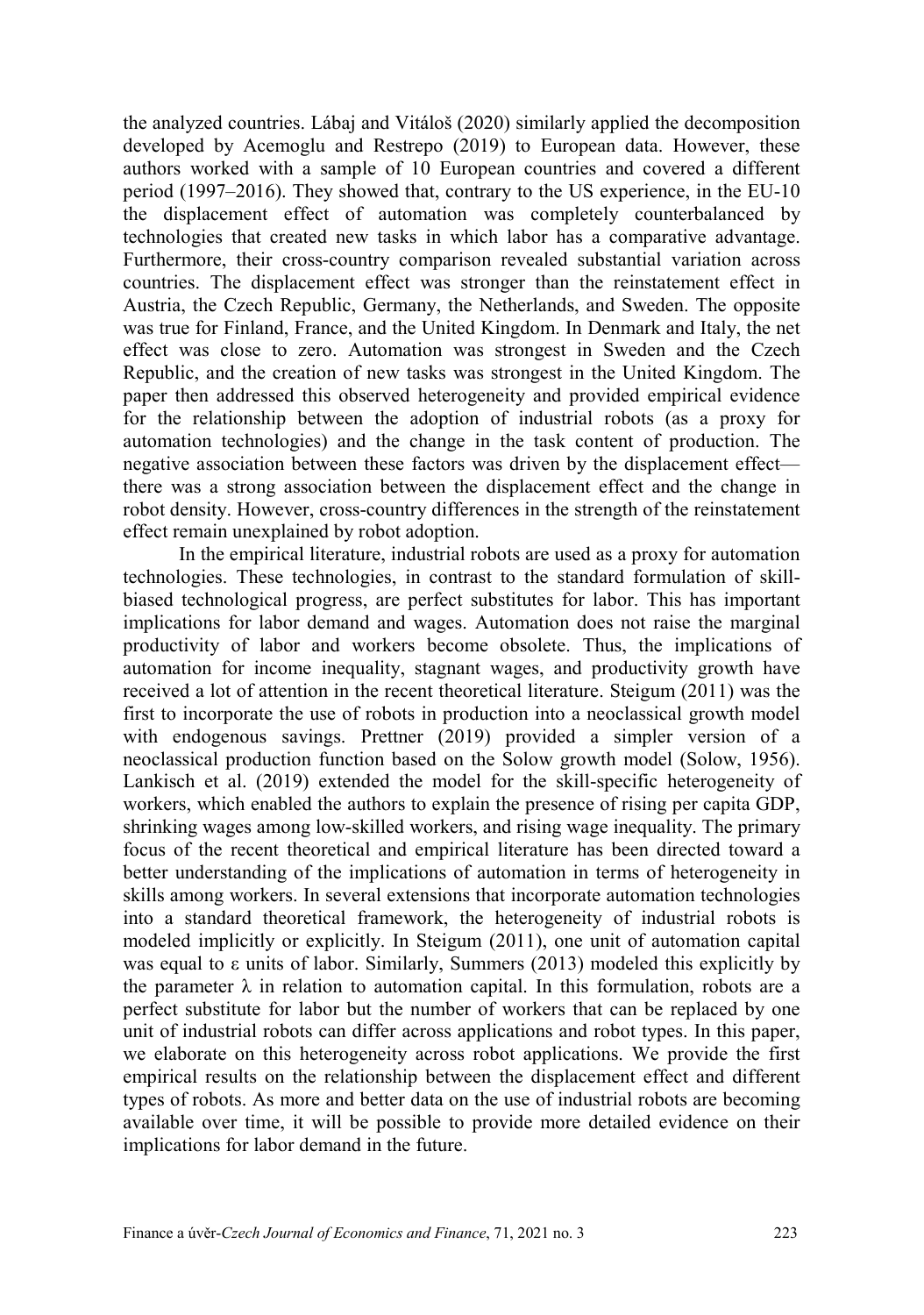# **3. Methodology**

Following Acemoglu and Restrepo (2019), our aim is to decompose changes in the economy-wide wage bill (which captures the total amount employers pay for labor) into productivity, composition and substitution effects, and changes in the task content of production (Figure 1). This empirical exercise is based on a task-based framework developed to analyse the implications of technology for labor demand and productivity. $<sup>1</sup>$  $<sup>1</sup>$  $<sup>1</sup>$ </sup>

#### **Figure 1 Wage Bill Decomposition**



*Source:* Authors' elaboration based on Acemoglu and Restrepo (2019).

Because the economy-wide wage bill is the sum of wage bills across industries, the following applies:

$$
\ln(W_t L_t) = \ln\left(Y_t \sum_i \chi_{i,t} s_{i,t}^L\right).
$$
 (1)

Here,  $W_t L_t$  is the economy-wide wage bill in year t,  $Y_t$  is total value added in year t,  $\chi_{i,t}$  is the share of industry i in the total value added in year t, and  $s_{i,t}^L$  is the corresponding labor share.

If the base year is indexed with the subscript  $t_0$ , the percent change in the wage bill normalized by population (N) between  $t_0$  and  $t$  can be expressed as:

$$
\ln\left(\frac{W_{t}L_{t}}{N_{t}}\right) - \ln\left(\frac{W_{t_{0}}L_{t_{0}}}{N_{t_{0}}}\right) = \ln\left(\frac{Y_{t}}{N_{t}}\right) - \ln\left(\frac{Y_{t_{0}}}{N_{t_{0}}}\right)\left[\text{Productivity effect}_{t_{0},t}\right]
$$
  
+ 
$$
\ln\left(\sum_{i} x_{i,t} s_{i,t}^{L}\right) - \ln\left(\sum_{i} x_{i,t_{0}} s_{i,t}^{L}\right)\left[\text{Composition effect}_{t_{0},t}\right]
$$
  
+ 
$$
\ln\left(\sum_{i} x_{i,t_{0}} s_{i,t}^{L}\right) - \ln\left(\sum_{i} x_{i,t_{0}} s_{i,t_{0}}^{L}\right)\left[\text{Change in labor shares}_{t_{0},t}\right]
$$

 $\overline{a}$ 

<span id="page-4-0"></span> $1$  See Acemoglu and Restrepo (2019) for more details.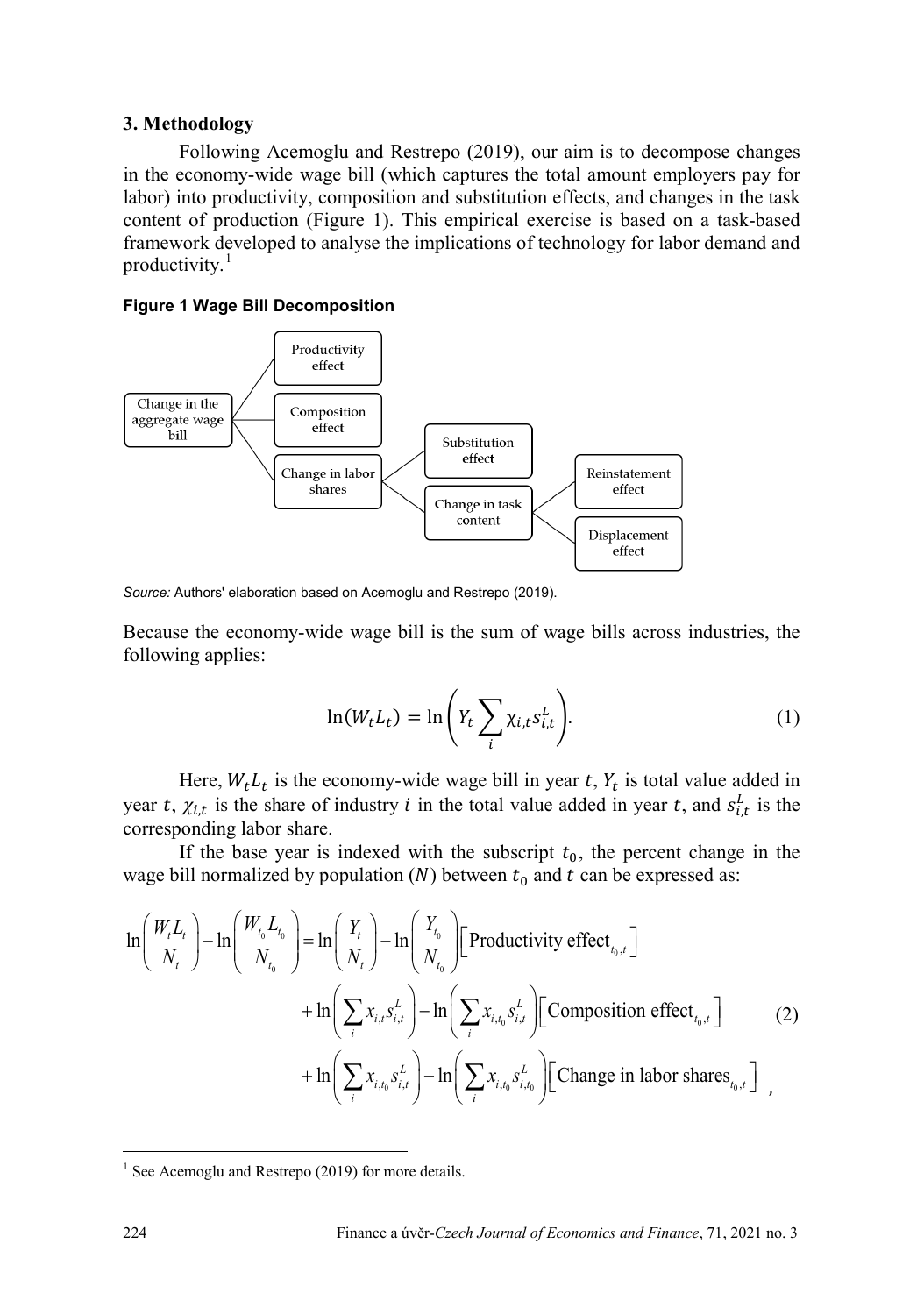where the first term on the right-hand side represents changes in the total value added per capita, which directly corresponds to the productivity effect. The productivity effect arises from the fact that automation increases value added, which raises the demand for labor from non-automated tasks. At the same time, it captures the productivity improvements resulting from the fact that new tasks exploit labor's comparative advantage. The productivity effect also captures the positive effect of factor-augmenting technologies. The implications of these technologies are very different from those of automation and new tasks because they do not change the task content of production. With factor-augmenting technological improvements, either labor or capital becomes more productive in all tasks, making the productivity effect proportional to their share in value added.

The second term on the right-hand side captures the impact of shifts in industry shares (changes in  $\chi_{i,t}$  over time) on labor demand, holding the labor share within each industry  $(s_{i,t}^L)$  constant. This corresponds to the composition effect. The composition effect arises from the reallocation of activity across industries with different labor intensities and captures the implications of changes in the share of value added across industries. For example, automation in industry  $i$  may reallocate economic activity towards industry  $j$ , which contributes positively to aggregate labor demand when industry  $j$  has a higher labor share than the contracting industry  $i$  and negatively when the opposite holds.

The last term on the right-hand side captures the role of changes in labor shares within industries (changes in  $s_{i,t}^L$  over time) on labor demand holding industry shares  $(\chi_{i,t})$  constant at their initial value  $(\chi_{i,t_0})$ . The change in labor shares corresponds to the combined effect of substitution and changes in the task content of production. This is because with competitive factor and product markets, the change in task content and the substitution effect are the only forces affecting the labor share of an industry. For a better understanding of the relationships between these terms, refer to Figure 1, which shows their schematic representation.

The substitution effect captures the substitution between labor- and capitalintensive tasks within an industry in response to a change in task prices, which may be caused, for example, by factor-augmenting technologies making labor or capital more productive at tasks they currently perform. Changes in the task content of production are estimated from residual changes in industry-level labor shares (beyond what can be explained by substitution effects).

Acemoglu and Restrepo (2019) showed that the substitution effect in industry i between  $t_0$  and  $t$  can be calculated as:

Substitution effect<sub>i,t\_0,t</sub> = 
$$
(1 - \sigma)(1 - s_{i,t_0}^L) \left( \ln \frac{W_{i,t}}{W_{i,t_0}} - \ln \frac{R_{i,t}}{R_{i,t_0}} - g_{i,t_0,t}^A \right)
$$
, (3)

and the change in task content in industry  $i$  between  $t_0$  and  $t$  as:

Change in task content<sub>*i*,*t*<sub>0</sub>,*t*</sub> = 
$$
\ln s_{i,t}^L - \ln s_{i,t_0}^L -
$$
 Substitution effect<sub>*i*,*t*<sub>0</sub>,*t*</sub>, (4)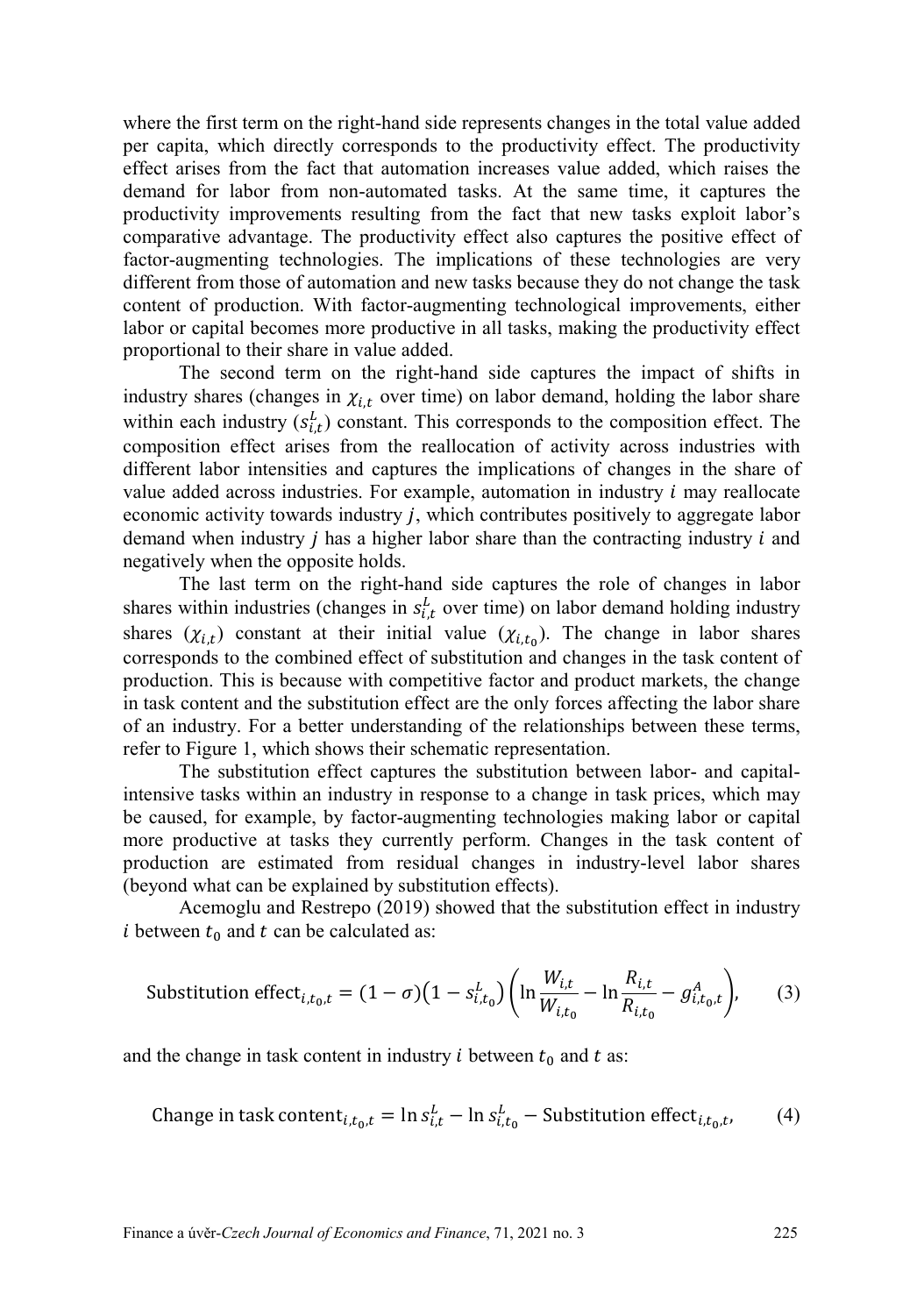where  $W$  denotes the price of labor (wages),  $R$  denotes the price of capital (rental rates),  $\sigma$  denotes the elasticity of substitution between capital and labor, and  $g<sup>A</sup>$ stands for the growth rate of factor-augmenting technologies.

For each industry and year, factor prices are calculated as:

$$
W_{i,t} = \frac{\text{Labor compensation}_{i,t}}{\text{Labor services}_{i,t}} \tag{5}
$$

$$
R_{i,t} = \frac{\text{Capital compensation}_{i,t}}{\text{Capital services}_{i,t}}.\tag{6}
$$

In addition to industry-level changes in effective factor prices, the substitution effect also depends on the elasticity of substitution  $\sigma$ . Similarly to Acemoglu and Restrepo (2019), in order to estimate the substitution effect in an industry, the estimate by Oberfield and Raval (2014) of  $\sigma = 0.8$  was chosen as the estimate of the elasticity of substitution between capital and labor. To convert observed factor prices into effective ones, it is supposed that  $A_i^L / A_i^K$  grows at a common rate equal to average labor productivity—if all technological progress were labor-augmenting, this would be the rate of growth in  $A_i^L$  required to match the behavior of labor productivity.

The economy-wide contribution of the substitution effect and the economywide change in the task content of production are calculated by aggregating across industry-level contributions of the substitution effect or changes in the task content of production. This can be expressed as:

Substitution effect<sub>t\_0,t</sub> = 
$$
\sum_{i \in \mathcal{I}} \ell_{i,t_0} \text{Substitution effect}_{i,t_0,t}
$$
 (7)

Change in task content
$$
t_{t_0,t} = \sum_{i \in J} \ell_{i,t_0}
$$
Change in task content $t_{i,t_0,t}$ , (8)

where  $\ell_{i,t_0}$  is the share of the wage bill generated in industry *i* in year  $t_0$ .

Changes in the task content of production can be further decomposed into displacement and reinstatement effects. To do so, following Acemoglu and Restrepo (2019), it is assumed that over five-year windows, an industry engages in either automation or the creation of new tasks but not in both activities. This assumption implies that:

Displacement<sub>t-1,t</sub> = 
$$
\sum_{i \in \mathcal{I}} \ell_{i,t_0} \min \left\{ 0, \frac{1}{5} \sum_{\tau=t-2}^{t+2} \text{Change in task content}_{i,\tau-1,\tau} \right\}
$$
 (9)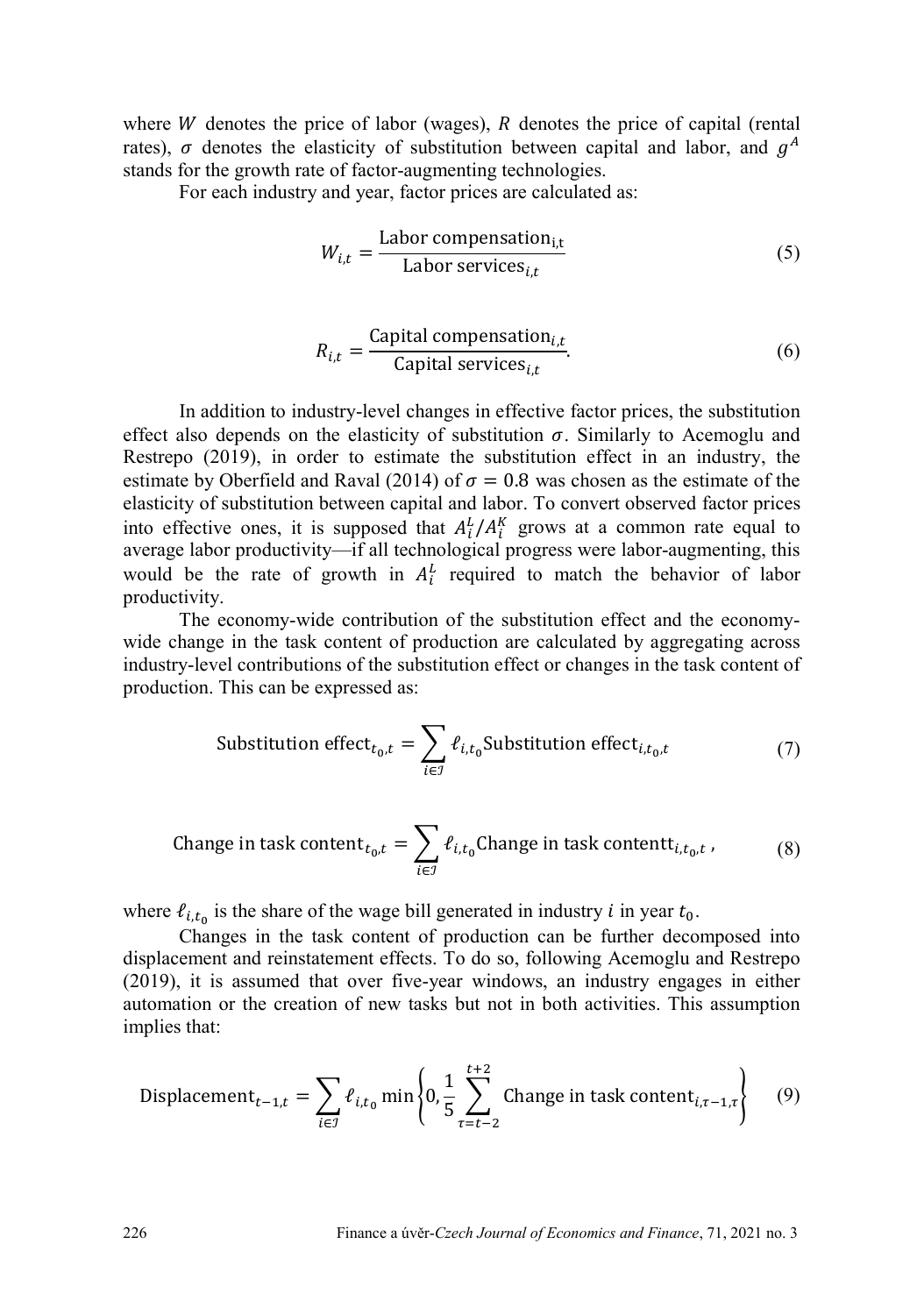Reinstatement<sub>t-1,t</sub> = 
$$
\sum_{i \in J} \ell_{i,t_0} \max \left\{ 0, \frac{1}{5} \sum_{\tau=t-2}^{t+2} \text{Change in task content}_{i,\tau-1,\tau} \right\}
$$
. (10)

Thus, if the average change in the task content of production in industry  $i$  over the five-year period (the five-year moving average) is negative, the industry is considered to have experienced a displacement effect. If it is instead positive, a reinstatement effect is assumed to have taken place in the industry. The total contribution of displacement and reinstatement effects can be calculated by cumulating expressions (9) and (10) over time. Displacement effects are caused by automation that replaces labor, while reinstatement effects are driven by the creation of new tasks in which labor has a comparative advantage. Acemoglu and Restrepo (2019) also presented estimates of the displacement and reinstatement effects using yearly changes in the task content of production and found that the implied displacement and reinstatement effects were larger, but the overall patterns were similar.

# **4. Data**

 $\overline{a}$ 

This paper works with industry-level data<sup>[2](#page-7-0)</sup> for 10 European countries (Austria, the Czech Republic, Denmark, Finland, France, Germany, Italy, the Netherlands, Sweden, and the United Kingdom) and the United States for the period 1997–2016. To decompose changes in labor demand into productivity, composition and substitution effects, and changes in the task content of production, the analysis used data from the EU KLEMS and World Bank databases. The EU KLEMS database contains data on labor compensation and services, capital compensation and services, gross value added, and employment and the World Bank database provided population data.

To identify potential drivers of the observed cross-country heterogeneity in the strength of the displacement and reinstatement effects, data on the operational stock of industrial robots with different applications from the IFR database and data on the stock of computing and communications equipment from the EU KLEMS database were used. When working with the IFR database, five broad categories of robot applications can be distinguished: i) handling operations/machine tending, ii) welding and soldering, iii) dispensing, iv) processing, and v) assembling. The IFR defines handling operations/machine tending as "assistant processes for the primary operation (the robot does not process the main operation directly)". Welding includes arc welding, spot welding, laser welding, ultrasonic welding, gas welding, and plasma welding. Dispensing comprises painting, enamelling, and application of adhesive or sealing or a similar material. Processing covers laser cutting, water jet cutting, and mechanical cutting/grinding/deburring/milling/polishing. Finally, assembling is defined as "enduring positioning of elements". The EU KLEMS database provides employment data, which in this case were used to calculate robot

<span id="page-7-0"></span><sup>&</sup>lt;sup>2</sup> The analysis is based on data for 28 industries that are part of a market economy (A, B, C10-C12, C13-C15, C16-C18, C19, C20, C21, C22 C23, C24 C25, C26, C27, C28, C29 C30, C31-C33, D, E, F, G, H, I, J58-J60, J61, J62 J63, K, M\_N, R, S).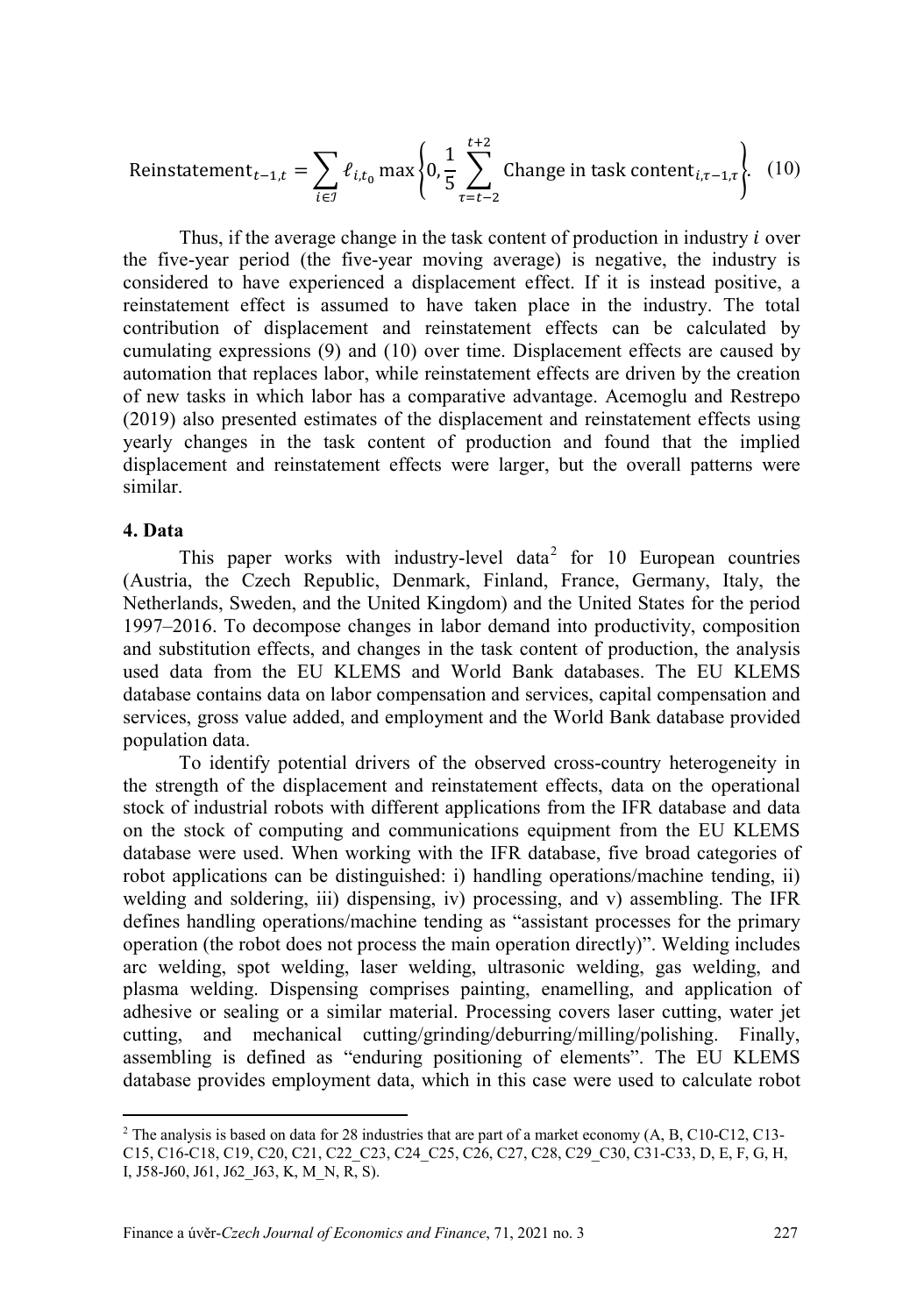and ICT densities. In addition to robot and ICT adoption, the role of trade unions was analyzed. In this case, trade union density data from the OECD database were used. However, the OECD database does not contain information on trade union density for 1997, and therefore the average was calculated for 1998–2016.

| Variable                            | Obs | <b>Mean</b> | Std. Dev. | Min          | <b>Max</b> |
|-------------------------------------|-----|-------------|-----------|--------------|------------|
| Displacement effect                 | 209 | $-0,705$    | 0,535     | $-4,108$     | $-0,047$   |
| Robot density (all applications)    | 209 | 1,405       | 0,885     | 0,125        | 4,338      |
| Handling/tending robot density      | 199 | 0,753       | 0,51      | $\mathbf 0$  | 2,454      |
| Welding and soldering robot density | 198 | 0,373       | 0,233     | $\mathbf{0}$ | 1,013      |
| Dispensing robot density            | 198 | 0,055       | 0,043     | 0            | 0,186      |
| Processing robot density            | 199 | 0,059       | 0,047     | $\mathbf 0$  | 0,199      |
| Assembling robot density            | 194 | 0,07        | 0,083     | $\mathbf 0$  | 0,386      |
| IT density                          | 209 | 0,936       | 0,652     | 0,126        | 3,576      |
| CT density                          | 209 | 1,397       | 1,396     | 0,095        | 5,041      |
| Manufacturing share                 | 209 | 17,414      | 4,843     | 9,559        | 27,643     |
| Trade union density                 | 209 | 35,668      | 24,072    | 8,5          | 92,6       |

*Source:* Authors' elaboration based on data from the EU KLEMS, IFR, OECD, and World Bank databases.

Table 1 contains descriptive statistics of the variables used in the analysis of the impact of different robot types on the displacement effect. It shows that for each disaggregated category of robots, 10 to 15 observations are missing. All but two of these missing observations concern the Czech Republic and the Netherlands. Robot density measures the stock of industrial robots per 1,000 workers. In the case of the aggregated category, it ranged from 0.125 to 4.338. The mean and maximum values for the five broad categories of robot applications show that the use of handling operations/machine tending and welding and soldering robots was several times higher than the values for the other three categories. IT/CT density is the net stock of computing/communications equipment per 1,000 workers (in 2010 prices and millions of national currency). In the case of the Czech Republic, Denmark, Sweden, and the United States, ICT stock data were converted to euros using Eurostat's annual Euro/ECU exchange rates. The manufacturing sector's share was calculated using data on gross value added at current prices from the EU KLEMS database and took values between about 10% and 30% with an average value of 17.414%. Finally, trade union density varied between 8.5% and 92.6%. We included the adoption of ICT, the size of manufacturing sector, and the strength of trade unions in the analysis as they can all play a role in the process of labor replacement (Brambilla and Tortarolo, 2018; Jung et al., 2020; Allen and Funk, 2008; Parolin, 2019).

Our main empirical results are based on a fixed effects estimator of yearly panel data. The most general specification is given by: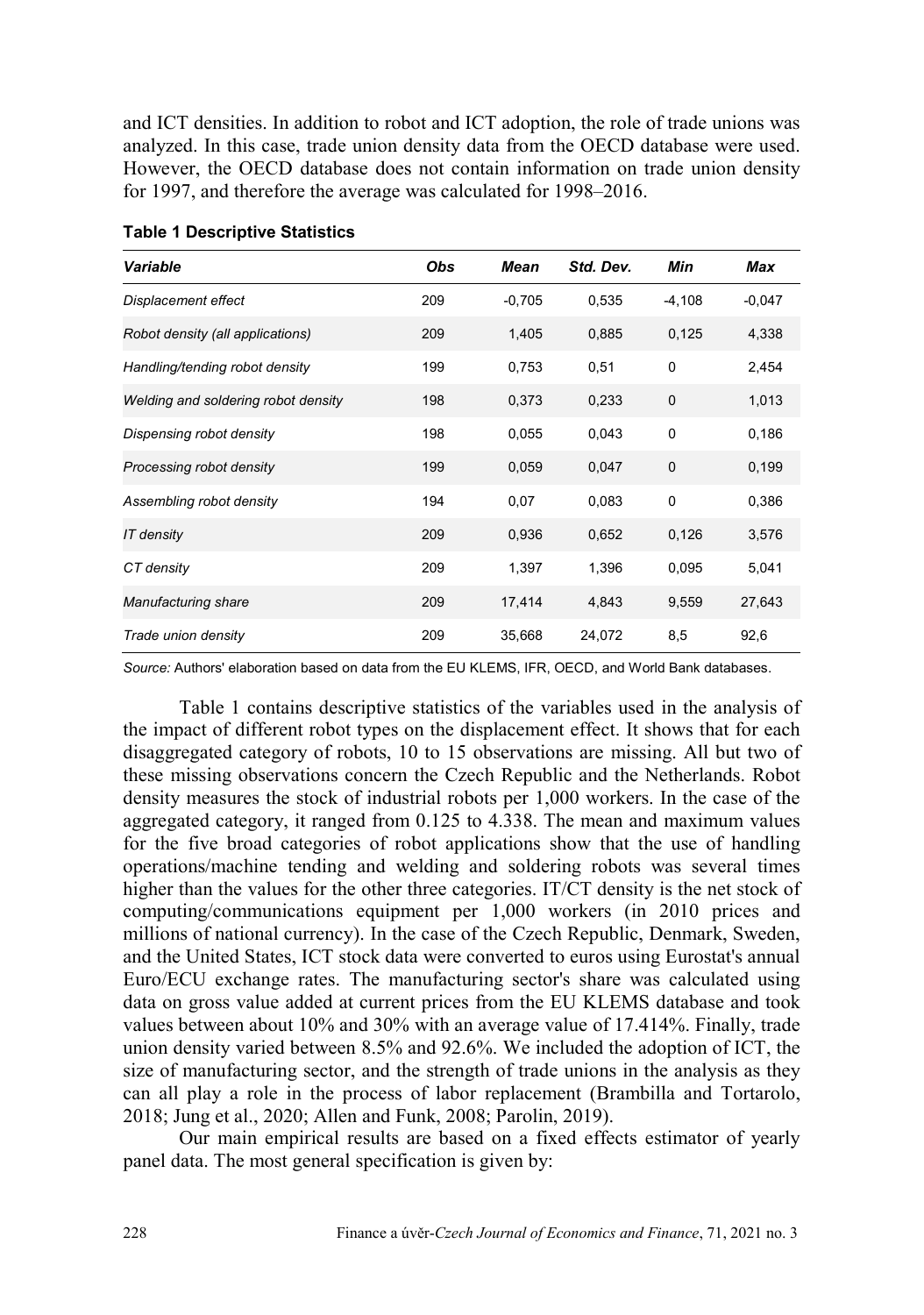where  $displacement_{it}$  is the size of the displacement effect in country *i* and period *t*; *robots<sub>it</sub>* is the robot density of a particular robot type;  $X_{it}$  are other controls such as IT and CT density, manufacturing share, and trade union density;  $v_i$  is a countryspecific time-invariant fixed effect;  $\tau_t$  is period fixed effect; and  $\epsilon_{it}$  is an error term. Primary focus is placed on the relationship between the displacement effect and robot density. Other controls are used to mitigate the omitted variable bias for a coefficient for robot density. These controls increase the precision of our estimates for robot density as they explain some part of the overall variability in the displacement effect. Given a potential endogeneity between our controls and the displacement effect, their coefficients must be interpreted with caution. To provide more robust evidence, the end of the paper presents several robusteness checks that were performed. Moreover, in our empirical strategy we assumed that the effects of unobserved factors were captured by the country and time fixed effects. As the estimation period was relatively short, these effects could mitigate estimation bias due to possible endogeneity between variables.

# **5. Empirical Results**

This section first addresses the cross-country heterogeneity in the displacement and reinstatement effects by providing more nuanced evidence regarding its drivers. We document the association between these effects and the adoption of industrial robots by application and other potential drivers such as manufacturing share, ICT, and trade unions. Given the data limitations described in the previous section, cross-section analysis is limited to a sub-sample of European countries and the US economy and does not allow a reasonable regression analysis with multiple controls. For more persuasive evidence, it is important to show that the effects of robot adoption on displacement/reinstatement differ from other potential drivers. Therefore, we carried out regression analysis on yearly panel data that enabled us to analyse these effects while explicitly controlling for the other potential drivers described above. Compared to cross-section analysis, this is not without costs. The literature suggests that these effects should be found in long-run horizons, so cross-section analysis with cumulative changes is a more appropriate option. On the other hand, panel data analysis reveals associations with other confounding factors.

### **5.1 Cross-Section Analysis**

Figure 2 shows that there is considerable heterogeneity in the adoption of robots with different applications across EU-10 countries and the United States. For example, while Germany is the top adopter of industrial robots specialized in handling operations / machine tending and assembling, the Czech Republic is the top adopter of industrial robots specialized in welding and soldering and dispensing. Finally, in the case of adoption of industrial robots specialized in processing, Sweden is the top adopter.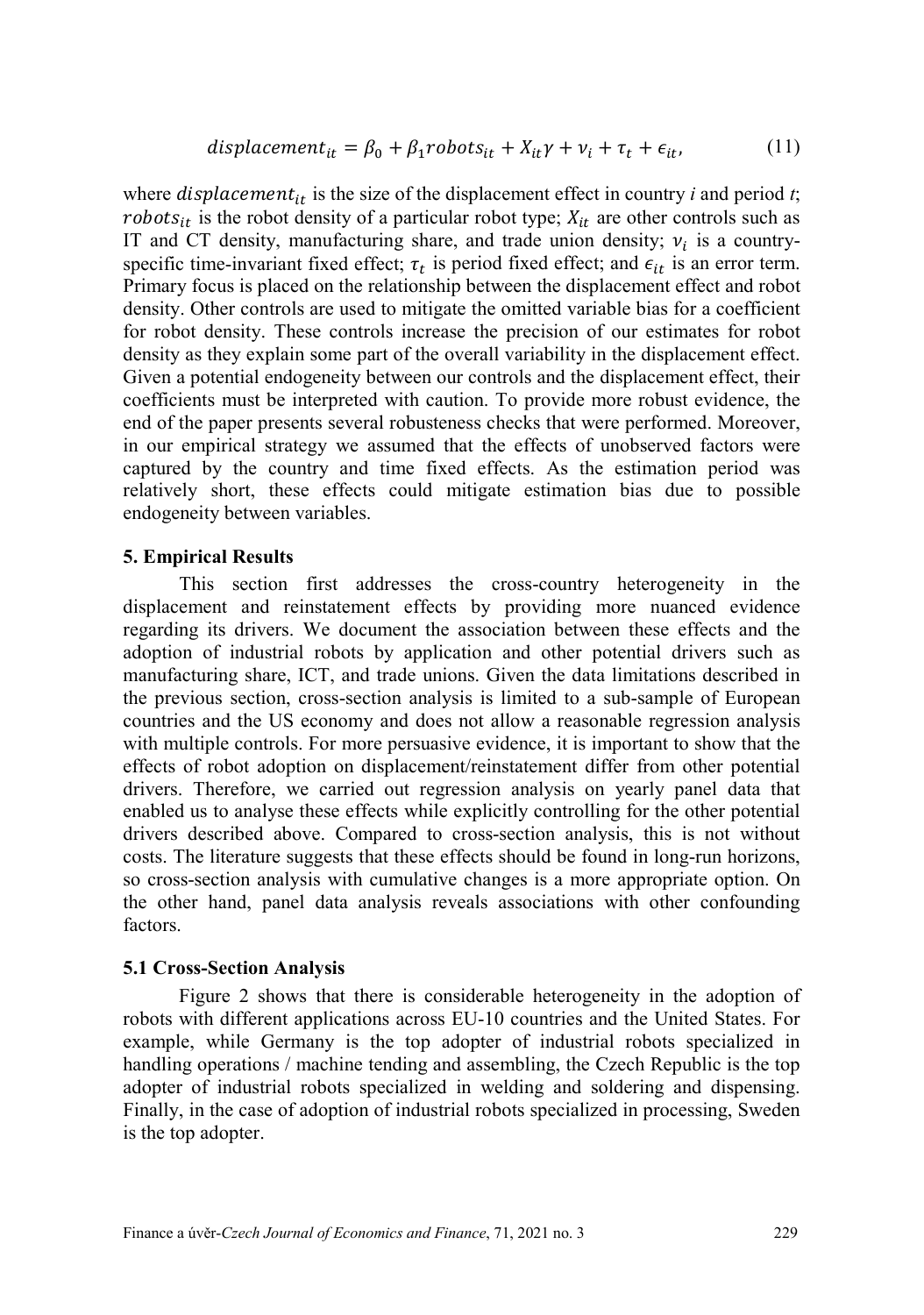

**Figure 2 Adoption of Robots with Different Applications**

*Source:* Authors' elaboration based on data from the EU KLEMS and IFR databases.

The relationship between the adoption of industrial robots by application and the displacement/reinstatement effects is presented in Figures 3, 4, and 5. The analysis suggests a positive relationship between the adoption of robots and the strength of the displacement effect. This positive relationship was strongest for processing and weakest for assembling, with correlation coefficients of −0.69 and −0.21, respectively. There was no relationship between the adoption of robots and the strength of the reinstatement effect across different applications.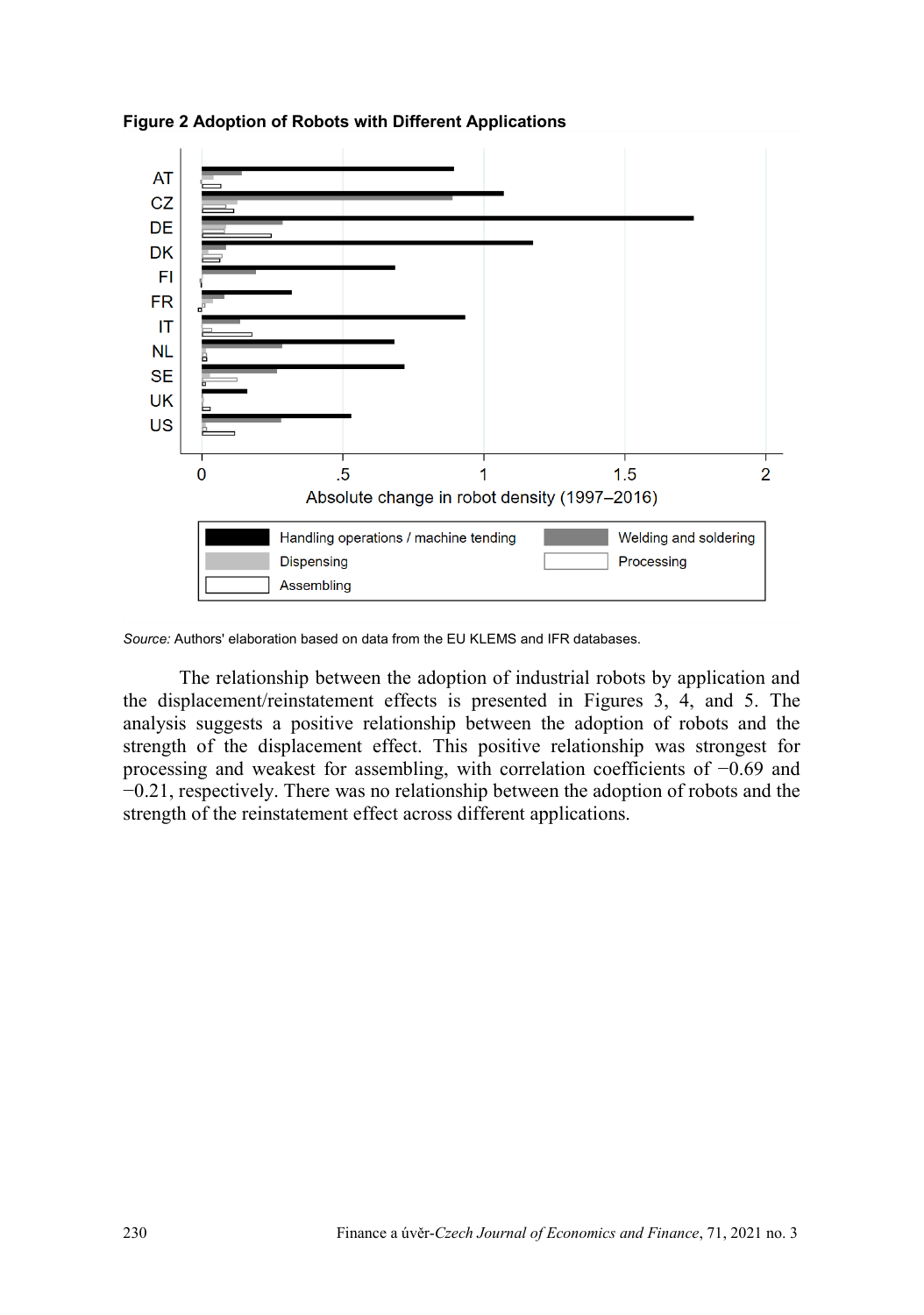#### **Figure 3 Robot Adoption Versus the Displacement/Reinstatement Effect (Handling Operations / Machine Tending and Welding and Soldering), 1997–2016**



*Source:* Authors' elaboration based on data from the EU KLEMS, IFR, and World Bank databases.





*Source:* Authors' elaboration based on data from the EU KLEMS, IFR, and World Bank databases.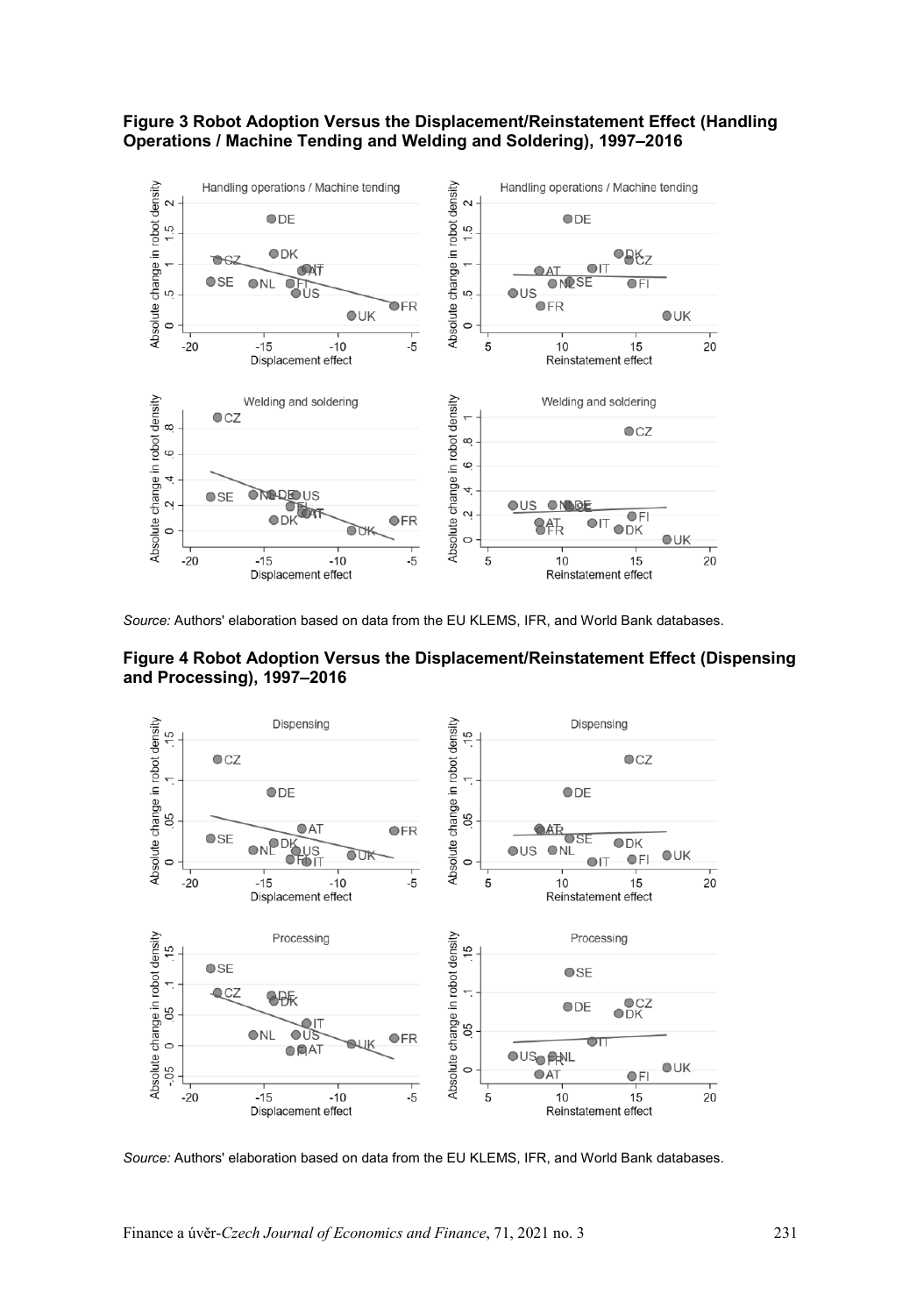#### **Figure 5 Robot Adoption Versus the Displacement/Reinstatement Effect (Assembling and Unspecified), 1997–2016**



*Source:* Authors' elaboration based on data from the EU KLEMS, IFR, and World Bank databases.

Industrial robots seemed to be a good predictor of the strength of the displacement effect, while their adoption did not correlate with the reinstatement effect. The reinstatement effect is driven by technologies that create new tasks in which labor has a comparative advantage. Unlike in the case of automation technologies, Acemoglu and Restrepo (2019) did not propose or test a proxy variable for technologies that create new tasks in which labor has a comparative advantage. They only tested whether the reinstatement effect was associated with proxies for new tasks. As it is not clear which technologies create new tasks in which labor has a comparative advantage, the adoption of ICT has been chosen as a possible proxy variable for these technologies. Automation technologies, by definition, replace labor, but this is not the case with ICT. Rather, it seems that ICT can both substitute for and complement labor, depending on the type of technology (Jung et al., 2020). Therefore, the relationship between the displacement/reinstatement effect and ICT adoption was analyzed. In the EU KLEMS database, ICT refers to computing and communications equipment.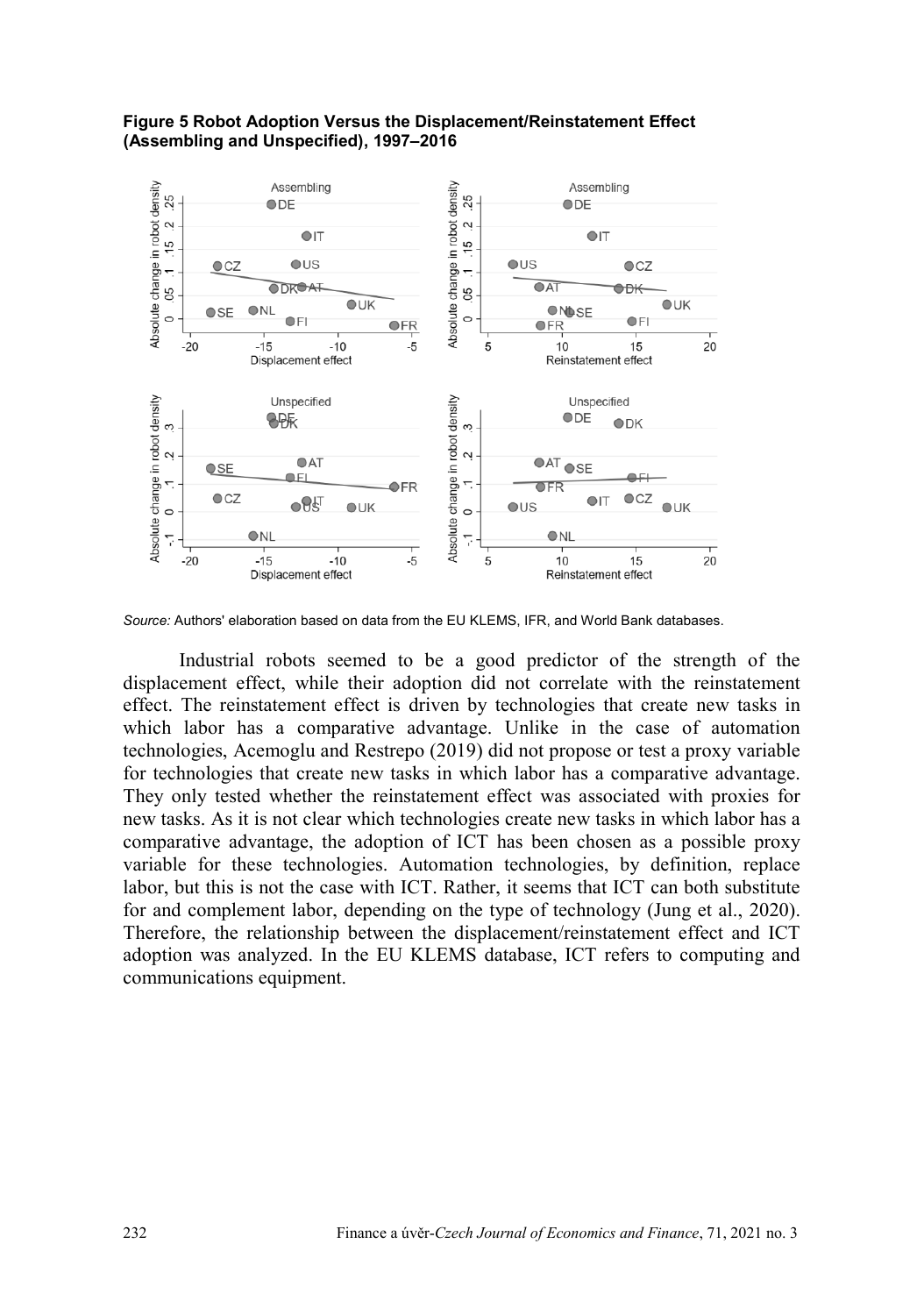

**Figure 6 ICT Adoption in EU-10 Countries and the United States**

As in the case of robot adoption, there was also significant heterogeneity in ICT adoption across the EU-10 countries and the United States (Figure 6). The highest increases in IT density occurred in Finland, the United States, and the Netherlands, and the lowest increases were identified for Germany, Austria, and Italy. Similarly, in the case of CT adoption, Finland, the United Kingdom, and the Netherlands were the top adopters, while Germany, Austria, and Italy were identified as the lowest adopters of these technologies over 1997–2016. Germany is a special case where both IT and CT densities decreased during the analyzed period.

As the left panels of Figure 7 show, there is no link between ICT adoption and the displacement effect. In the case of both IT and CT, the value of the correlation coefficients were close to zero. Turning our attention to the reinstatement effect, the bottom-right panel of Figure 7 suggests a positive relationship between CT adoption and the strength of the reinstatement effect but the regression coefficient in Table 2 is low and insignificant. Our later robustness checks also rejected the seemingly positive effect of CT adoption on reinstatement effects.

*Source:* Authors' elaboration based on data from the EU KLEMS database.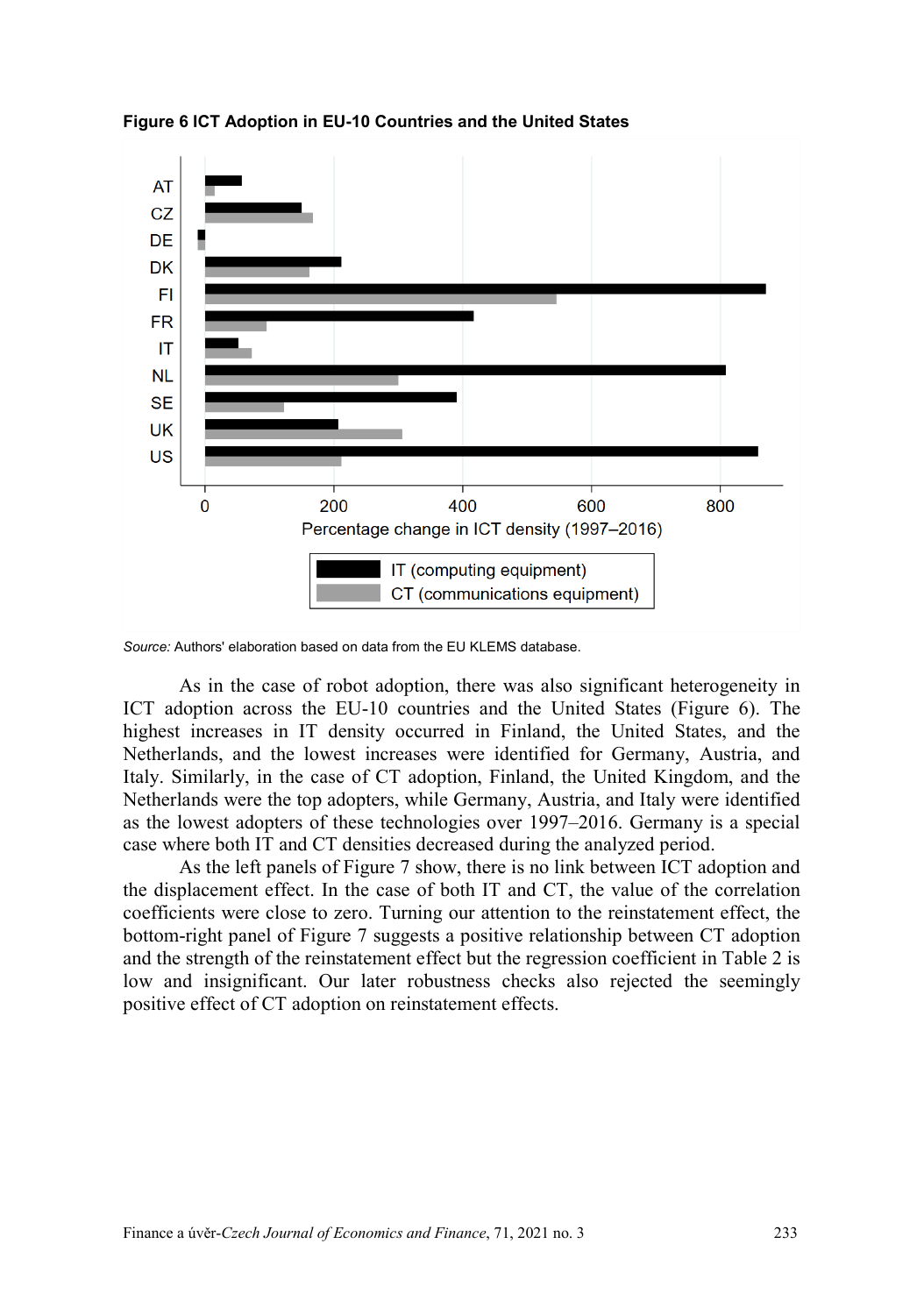

**Figure 7 ICT Adoption Versus the Displacement/Reinstatement Effect, 1997–2016**

Source: Authors' elaboration based on data from the EU KLEMS and World Bank databases.

|  |  | Table 2 Potential Drivers of Cross-Country Heterogeneity in the Strength of the |  |  |  |
|--|--|---------------------------------------------------------------------------------|--|--|--|
|  |  | Displacement and Reinstatement Effects between 1997 and 2016                    |  |  |  |

|                              |             | <b>Displacement effect</b> |       | <b>Reinstatement effect</b> |           |       |  |
|------------------------------|-------------|----------------------------|-------|-----------------------------|-----------|-------|--|
| <b>Potential drivers</b>     | Coef.       | Std. Err.                  | $R^2$ | Coef.                       | Std. Err. | $R^2$ |  |
| Robots (all applications)    | $-3.396**$  | (1.283)                    | 0.438 | $-0.129$                    | (1.531)   | 0.001 |  |
| Handling/tending robots      | $-4.317$    | (2.379)                    | 0.268 | $-0.241$                    | (2.487)   | 0.001 |  |
| Welding and soldering robots | $-10.11**$  | (3.845)                    | 0.434 | 0.842                       | (4.568)   | 0.004 |  |
| Dispensing robots            | $-36.68$    | (28.73)                    | 0.153 | 3.037                       | (27.93)   | 0.001 |  |
| Processing robots            | $-56.13**$  | (19.36)                    | 0.483 | 4.838                       | (24.05)   | 0.004 |  |
| Assembling robots            | $-9.074$    | (14.39)                    | 0.042 | $-4.243$                    | (13.08)   | 0.012 |  |
| Unspecified robots           | $-3.377$    | (9.227)                    | 0.015 | 1.162                       | (8.312)   | 0.002 |  |
| IT                           | $-0.000206$ | (0.00358)                  | 0.000 | $-0.00229$                  | (0.00312) | 0.057 |  |
| CТ                           | 7.82e-05    | (0.00760)                  | 0.000 | 0.00939                     | (0.00604) | 0.212 |  |
| Avg. manufacturing share     | $-0.447*$   | (0.215)                    | 0.325 | 0.133                       | (0.230)   | 0.036 |  |
| Avg. automotive share        | $-1.114$    | (0.847)                    | 0.161 | $-0.105$                    | (0.827)   | 0.002 |  |
| Avg. trade union density     | $-0.0572$   | (0.0445)                   | 0.155 | 0.0503                      | (0.0400)  | 0.150 |  |

Source: Authors' elaboration based on data from the EU KLEMS, IFR, OECD, and World Bank databases.

*Notes:* The OECD database does not contain information on trade union density for 1997 and therefore the average was calculated for 1998–2016. In the case of robots (industrial robots) and ICT, the explanatory variable is the change in their density between 1997 and 2016. \*\*\* p<0.01, \*\* p<0.05, \* p<0.1.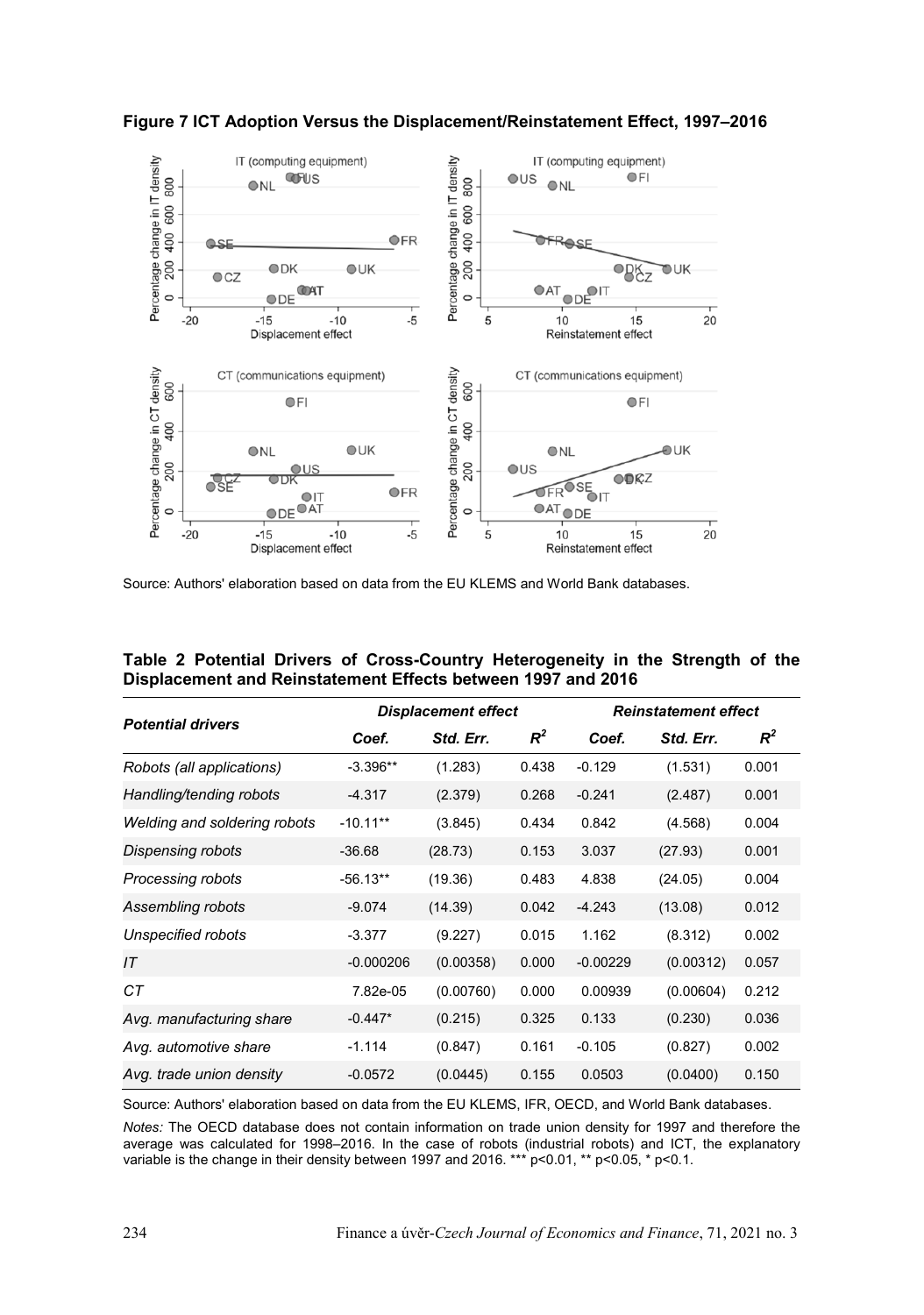Table 2 provides evidence on the potential drivers of cross-country heterogeneity in the strength of the displacement and reinstatement effects in a crosssection setting that spans the cumulative effects over 1997–2016. It presents the results of a simple regression analysis in which the displacement and reinstatement effects were consecutively regressed on each of the potential drivers. In addition to those drivers analyzed graphically, the last three rows of the table examine the role of three other potential drivers. The reason for including the average shares of the manufacturing and automotive sectors in the analysis is that the manufacturing sector is almost the exclusive user of industrial robots. The intuition behind the inclusion of the strength of trade unions is that different labor market institutions might play an important role in explaining the observed differences. The results of this analysis showed that none of the potential drivers were statistically significantly associated with the reinstatement effect. In the case of the displacement effect, the second column of the table documents that the analyzed relationship was statistically significant only for robots with all applications, robots for welding and soldering, robots for processing, and the size of the manufacturing sector.

These results suggest that different applications of robots may have different effects on workers. Some applications replace workers "more effectively" than others do. To provide more robust evidence, potential confounding factors have to be taken into account. However, it would be inconclusive to conduct a multiple regression analysis on such small sample of countries. While controlling for other potential drivers, the effect of different robot applications on displacement/reinstatement was analyzed in a yearly panel data setting.

# **5.2 Panel Data Analysis**

Table 3 presents the relationship between robot density by application and the displacement effect. In the main specification, we controlled for the effects of IT density, CT density, manufacturing share, and trade union density. Unobserved heterogeneity is captured by country and time fixed effects. Yearly changes in the displacement effect were found to be significantly associated with the density of robots for welding/soldering and robots for dispensing. The evidence provided in this table showed that the effects of welding/soldering and dispensing robots were different from those from other controls. These effects were analysed in a more detail and for various specifications and the results are presented in Tables 4 and 5. The density of other types of robots was not significantly related to changes in displacement.

The results show that the effect of welding/soldering and dispensing robots on displacement was different from the effect of IT and remained statistically significant after controlling for it, while CT density was not significantly related to displacement. These results suggest that the effects of ICT on labor replacement identified in the literature could have been driven primarily by IT technologies. There is weak evidence of a negative effect from trade unions on displacement, which indicates that the link among trade unions, labor costs, and displacement may have played a role. Stronger trade unions have the potential to increase labor costs above competitive levels and indirectly accelerate the motivation to replace workers. In this way, trade union density can be related to the size of the displacement effect and the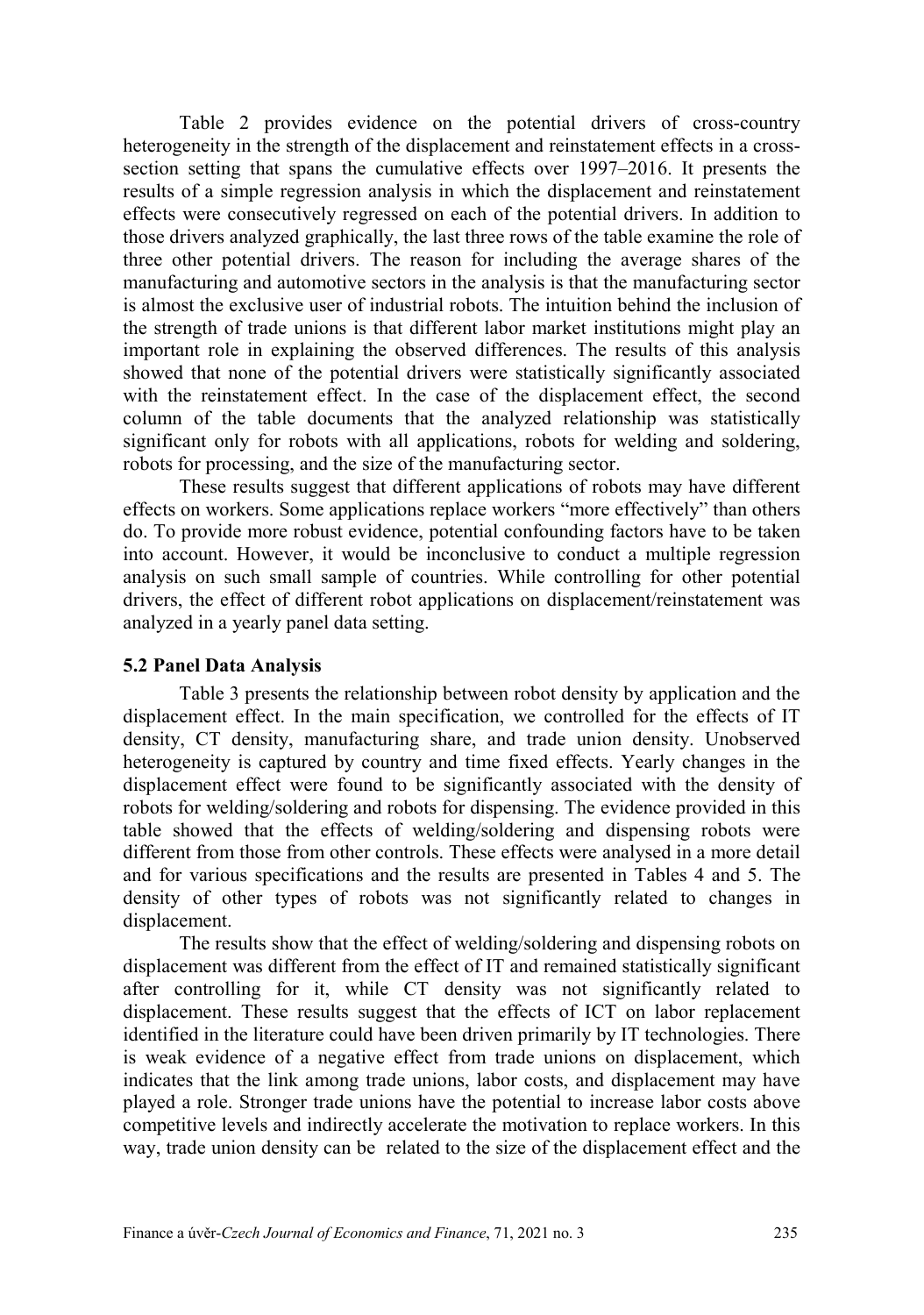speed of robot adoption. Controlling for trade unions in the multivariate regression enables us to partial out their effect on displacement. The sign of the coefficient on trade union density was negative, as expected, and statistically significant in the baseline specifications with welding/soldering and processing robots. The share of the manufacturing sector did not play a statistically significant role. This may seem rather surprising (given the evidence in Table 2), but it can be explained by the fact that structural changes require time to reveal their impacts. The variability in manufacturing shares after controlling for country and time fixed effects remained relatively small, as did its potential explanatory power. In this respect, we find the significant effects of welding/soldering and dispensing robots on displacement to be important. They document that welding/soldering and dispensing robots played an important role in replacing labor.

|                                  | (1)        | (2)        | (3)         | (4)       | (5)       |
|----------------------------------|------------|------------|-------------|-----------|-----------|
| Robot density: handling/tending  | $-0.194$   |            |             |           |           |
|                                  | (0.508)    |            |             |           |           |
| Robot density: welding/soldering |            | $-0.793**$ |             |           |           |
|                                  |            | (0.336)    |             |           |           |
| Robot density: dispensing        |            |            | $-8.029**$  |           |           |
|                                  |            |            | (2.970)     |           |           |
| Robot density: processing        |            |            |             | 0.481     |           |
|                                  |            |            |             | (5.440)   |           |
| Robot density: assembling        |            |            |             |           | 1.339     |
|                                  |            |            |             |           | (1.204)   |
| IT density                       | $-0.411**$ | $-0.422**$ | $-0.441**$  | $-0.409*$ | $-0.373*$ |
|                                  | (0.137)    | (0.184)    | (0.166)     | (0.218)   | (0.193)   |
| CT density                       | 0.0791     | 0.132      | 0.0128      | 0.0637    | 0.0745    |
|                                  | (0.133)    | (0.148)    | (0.130)     | (0.153)   | (0.166)   |
| Manufacturing share              | 0.00263    | 0.00739    | 0.0357      | 0.00684   | $-0.0386$ |
|                                  | (0.0380)   | (0.0297)   | (0.0286)    | (0.0354)  | (0.0499)  |
| Trade union density              | $-0.0230$  | $-0.0241*$ | $-0.0269**$ | $-0.0315$ | $-0.0258$ |
|                                  | (0.0166)   | (0.0126)   | (0.0113)    | (0.0264)  | (0.0142)  |
| Country fixed effect             | Yes        | Yes        | Yes         | Yes       | Yes       |
| Year fixed effect                | Yes        | Yes        | Yes         | Yes       | Yes       |
| <b>Observations</b>              | 199        | 198        | 198         | 199       | 194       |
| Adjusted $R^2$                   | 0.453      | 0.472      | 0.490       | 0.498     | 0.467     |

*Source:* Authors' elaboration based on data from the EU KLEMS, IFR, OECD, and World Bank databases. *Notes:* Robust standard errors are reported in parentheses. \*\*\* p<0.01, \*\* p<0.05, \* p<0.1.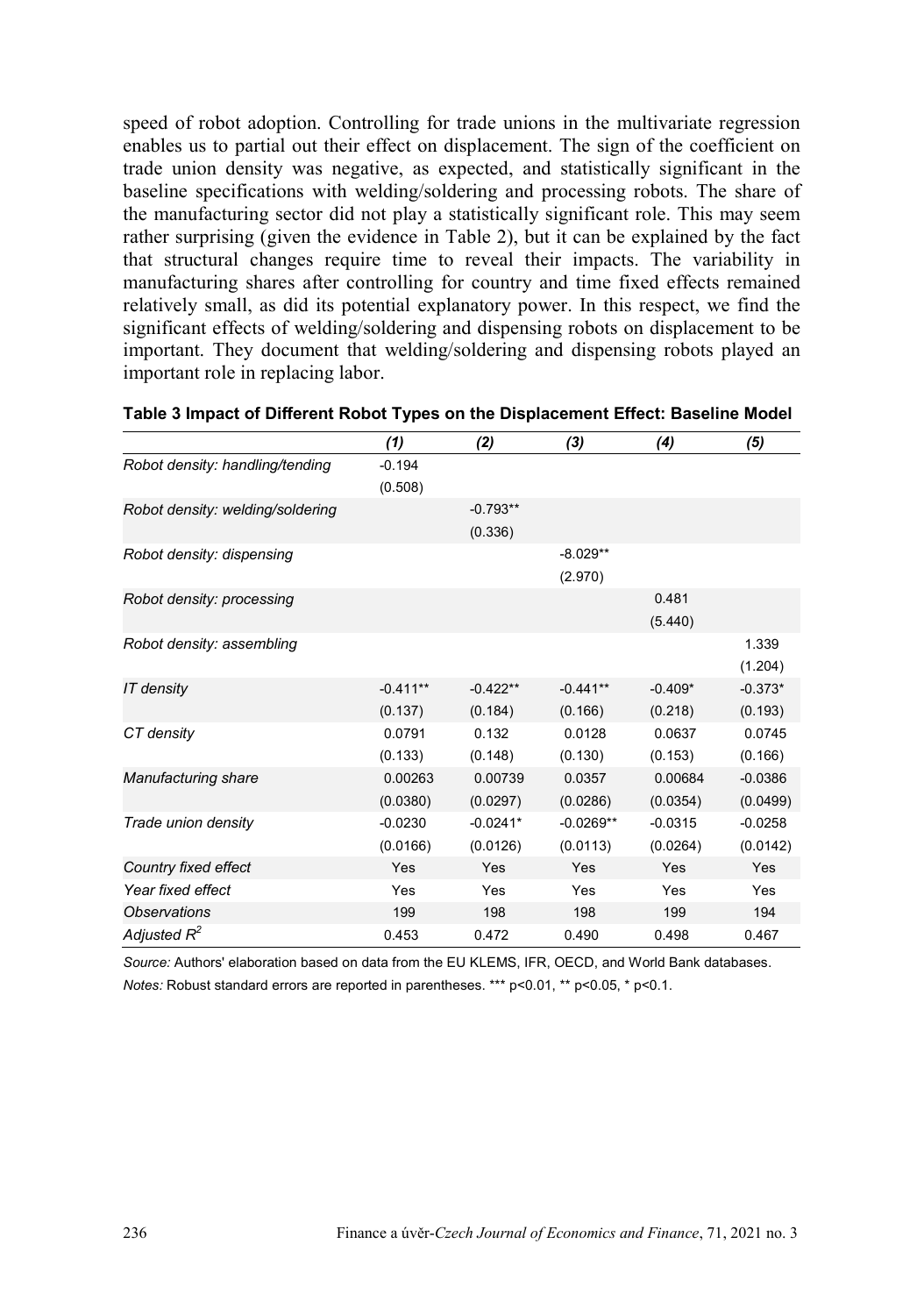|                      | (1)      | (2)       | (3)       | (4)        | (5)       | (6)       | (7)       | (8)        |
|----------------------|----------|-----------|-----------|------------|-----------|-----------|-----------|------------|
| Robot density        | $-0.635$ | $-0.672*$ | $-0.637$  | $-0.667*$  | $-0.688*$ | $-0.719*$ | $-0.785*$ | $-0.793**$ |
|                      | (0.360)  | (0.352)   | (0.361)   | (0.354)    | (0.374)   | (0.334)   | (0.371)   | (0.336)    |
| IT density           |          | $-0.340$  |           | $-0.409**$ |           |           |           | $-0.422**$ |
|                      |          | (0.194)   |           | (0.174)    |           |           |           | (0.184)    |
| CT density           |          |           | $-0.0257$ | 0.157      |           |           |           | 0.132      |
|                      |          |           | (0.150)   | (0.167)    |           |           |           | (0.148)    |
| Manufacturing share  |          |           |           |            | 0.0155    |           | 0.0187    | 0.00739    |
|                      |          |           |           |            | (0.0245)  |           | (0.0295)  | (0.0297)   |
| Trade union density  |          |           |           |            |           | $-0.0206$ | $-0.0213$ | $-0.0241*$ |
|                      |          |           |           |            |           | (0.0150)  | (0.0160)  | (0.0126)   |
| Country fixed effect | Yes      | Yes       | Yes       | Yes        | Yes       | Yes       | Yes       | Yes        |
| Year fixed effect    | Yes      | Yes       | Yes       | Yes        | Yes       | Yes       | Yes       | Yes        |
| Observations         | 198      | 198       | 198       | 198        | 198       | 198       | 198       | 198        |
| Adjusted $R^2$       | 0.426    | 0.457     | 0.423     | 0.460      | 0.425     | 0.436     | 0.435     | 0.472      |

**Table 4 Impact of (Welding and Soldering) Robot Adoption on the Displacement Effect**

*Source:* Authors' elaboration based on data from the EU KLEMS, IFR, OECD, and World Bank databases. *Notes:* Robust standard errors are reported in parentheses. \*\*\* p<0.01, \*\* p<0.05, \* p<0.1.

|                      | (1)      | (2)        | (3)      | (4)        | (5)        | (6)       | (7)        | (8)         |
|----------------------|----------|------------|----------|------------|------------|-----------|------------|-------------|
| Robot density        | $-3.951$ | $-5.803*$  | $-4.923$ | $-5.580*$  | $-6.174**$ | $-4.246*$ | $-6.777**$ | $-8.029**$  |
|                      | (2.221)  | (2.705)    | (2.756)  | (2.901)    | (2.562)    | (2.251)   | (2.599)    | (2.970)     |
| IT density           |          | $-0.416**$ |          | $-0.431**$ |            |           |            | $-0.441**$  |
|                      |          | (0.146)    |          | (0.148)    |            |           |            | (0.166)     |
| CT density           |          |            | $-0.136$ | 0.0404     |            |           |            | 0.0128      |
|                      |          |            | (0.162)  | (0.160)    |            |           |            | (0.130)     |
| Manufacturing share  |          |            |          |            | $0.0442*$  |           | 0.0497     | 0.0357      |
|                      |          |            |          |            | (0.0220)   |           | (0.0285)   | (0.0286)    |
| Trade union density  |          |            |          |            |            | $-0.0192$ | $-0.0213$  | $-0.0269**$ |
|                      |          |            |          |            |            | (0.0140)  | (0.0151)   | (0.0113)    |
| Country fixed effect | Yes      | Yes        | Yes      | Yes        | Yes        | Yes       | Yes        | Yes         |
| Year fixed effect    | Yes      | Yes        | Yes      | Yes        | Yes        | Yes       | Yes        | Yes         |
| Observations         | 198      | 198        | 198      | 198        | 198        | 198       | 198        | 198         |
| Adjusted $R^2$       | 0.426    | 0.472      | 0.428    | 0.469      | 0.433      | 0.435     | 0.444      | 0.490       |

**Table 5 Impact of (Dispensing) Robot Adoption on the Displacement Effect**

*Source:* Authors' elaboration based on data from the EU KLEMS, IFR, OECD, and World Bank databases. *Notes:* Robust standard errors are reported in parentheses. \*\*\* p<0.01, \*\* p<0.05, \* p<0.1.

Tables 4 and 5 present different specifications for welding/soldering and dispensing robots. Unconditional relationships between welding/soldering and dispensing robots and displacement (the first columns in Tables 4 and 5) were significant slightly above a 10% threshold (p-values equal to 0.108 for welding/soldering robot density and 0.106 for dispensing robots). Omitted factors can bias the parameter estimates for robot density as discussed above and in the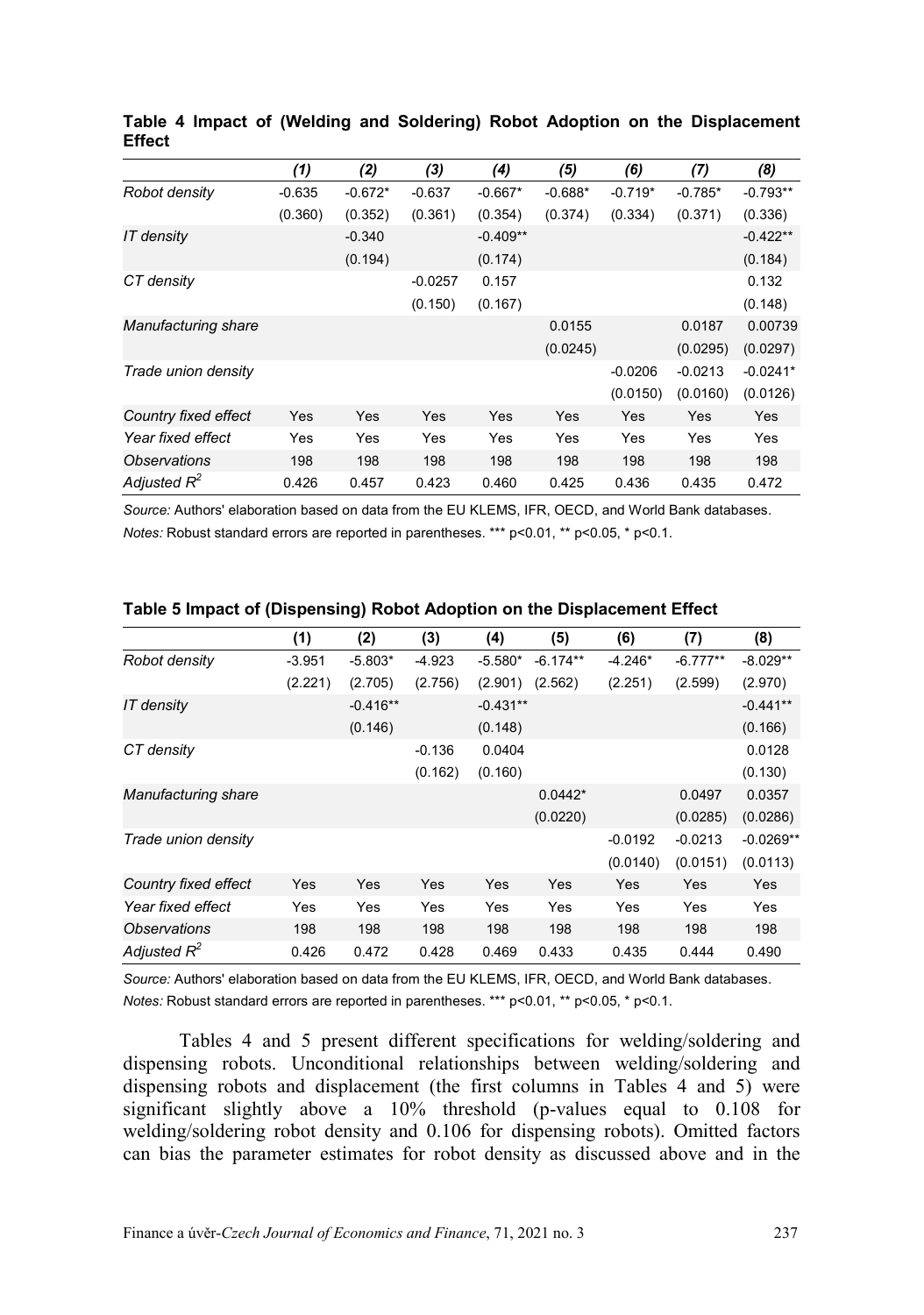related literature. Their inclusion can eliminate such bias and increase the precision of estimates. Therefore, we tested the effects of robot density on displacement in several other specifications (columns 2 to 8). For example, to obtain unbiased estimates for the effects of robots on displacement, it is important to control for trade unions because they can be confounded with both displacement and robot adoption. The effect of robots on displacement became stronger and more significant after controlling for trade unions in comparison with univariate regression (columns 6 to 8 in Tables 4 and 5 in comparison with the results in the first column). With the exception of CT density, the other controls operated in the same way. Even though the other controls were not always statistically significant, controlling for them explained some part of the observed displacement heterogeneity that was not captured by country and time fixed effects and mitigated omitted variable bias. Tables 4 and 5 show that our results are not sensitive to various specifications. We provide some other robustness checks in the following section.

#### **5.3 Robustness Checks**

First, the relationship between displacement and robot density by application in 3-year panels was analysed. The relatively short period of time under investigation prevented analysis for longer spans such as 5-year panels. Table 6 shows the results. The results were not sensitive to movement from yearly panel data to 3-year panels. There was a significant association between welding/soldering and dispensing robots and the displacement effect, while the relationships between other types of robots and the displacement effect were insignificant. IT density was significantly related to the displacement effect.

Second, the analysis was conducted with cumulative displacement effects as the dependent variable, in contrast to yearly changes in the displacement effects in previous specifications. Table 7 reports the results from regressions with and without a time trend. The outcome from these specifications confirmed the significant effect of welding/soldering and dispensing robots on the displacement effect. The only exception was the effect for dispensing robots in a regression with a time trend, where the coefficient had the expected magnitude and sign but the higher standard error made the coefficient insignificant. The effects of other types of robots were significantly related to the displacement effect in regressions without a time trend (except for processing robots), but their effects were not related to the displacement effect when controlling for time trends. In these models, controlling for time trends was not sufficient to reject the hypothesis of non-stationary residuals by Im–Pesaran– Shin and Fisher-type tests for unbalanced panel data unit-root tests. Therefore, the results based on yearly changes in the displacement effect are preferable.

Finally, to provide more robust evidence of the role played by welding/soldering and dispensing robots in displacement, IT and CT were expressed in the form of their shares in total assets. Tables 8 and 9 report the results from these specifications. The effects of welding/soldering and dispensing robots remained significantly related to the displacement effect, providing further evidence of the robustness of our baseline results.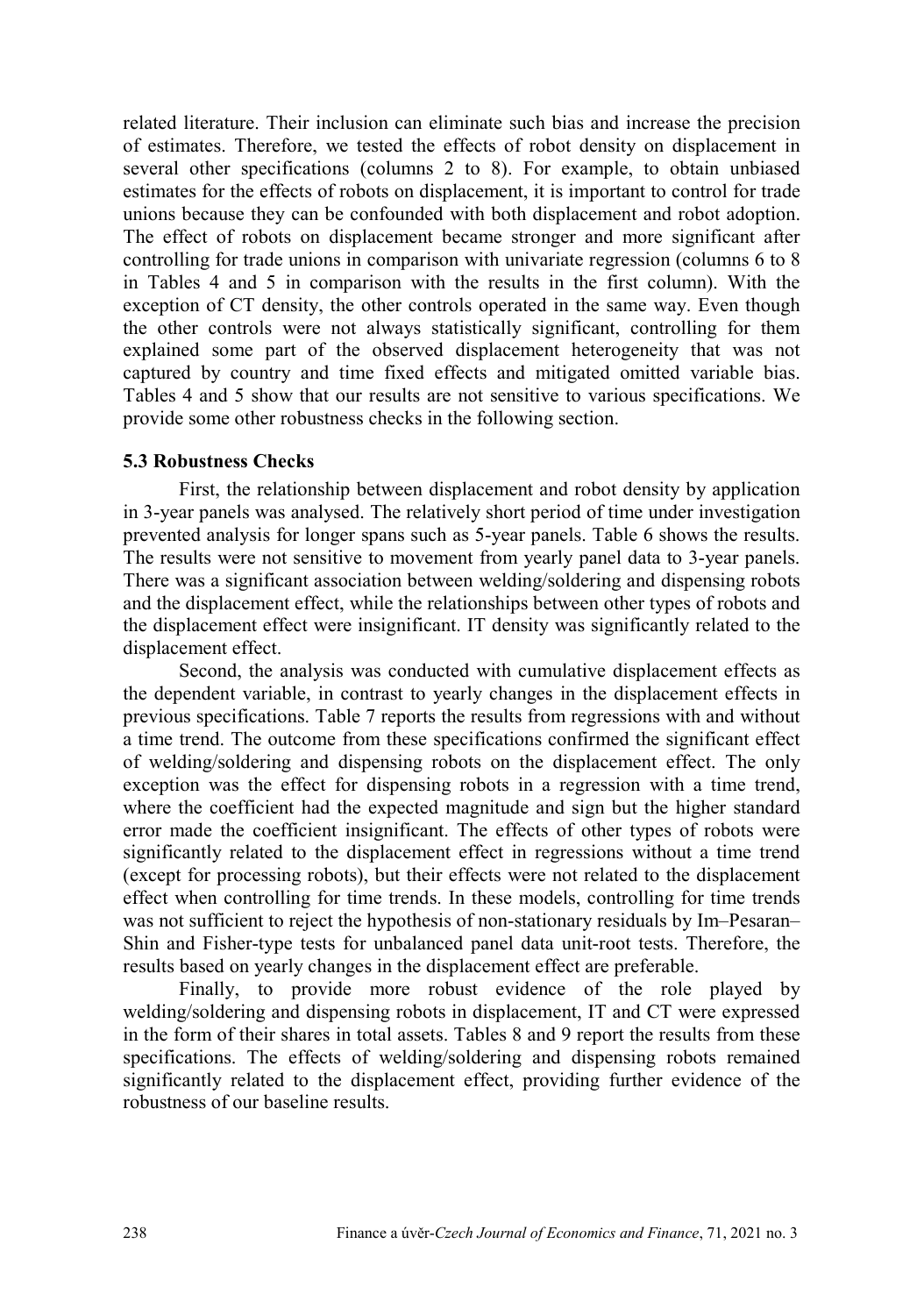### **6. Conclusions**

The literature has documented a significant heterogeneity in the change in the task content of production and the strength of automation and the creation of new tasks across European countries and the United States. By creating a displacement effect, automation shifts the task content of production against labor, while the introduction of new tasks in which labor has a comparative advantage increases labor demand via the reinstatement effect. To address the observed cross-country heterogeneity, this paper provided detailed evidence on the role played by the adoption of industrial robots by application type and other potential drivers. This was motivated by the fact that different applications of robots may impact workers differently and by the documented heterogeneity in the adoption of different types of robots across countries. The paper distinguishes five broad categories of robot applications and confirmed significant differences in their impacts on the displacement effect. We documented that some robots played a more important role in the replacement of workers than others did. This was especially true for welding, soldering, and dispensing robots. Moreover, these effects were different from the displacement effects of ICT and other potential drivers. However, it remains a puzzle to explain the cross-country heterogeneity in the reinstatement effect. None of our controls, including robots by application, IT and CT, manufacturing shares, and trade unions, could explain the observed differences. The cross-section relationship between CT and the reinstatement effect did not persist in the robustness checks and seems to be unpersuasive.

We documented that industrial robots played a significant role in the displacement of workers, but these effects differed across the robot types. As is usually the case, the success or failure of policies depends on the details. Therefore, industrial policy that aims to address the impact of automation and industrial robots on labor demand should take this documented heterogeneity into account and adjust its measures accordingly.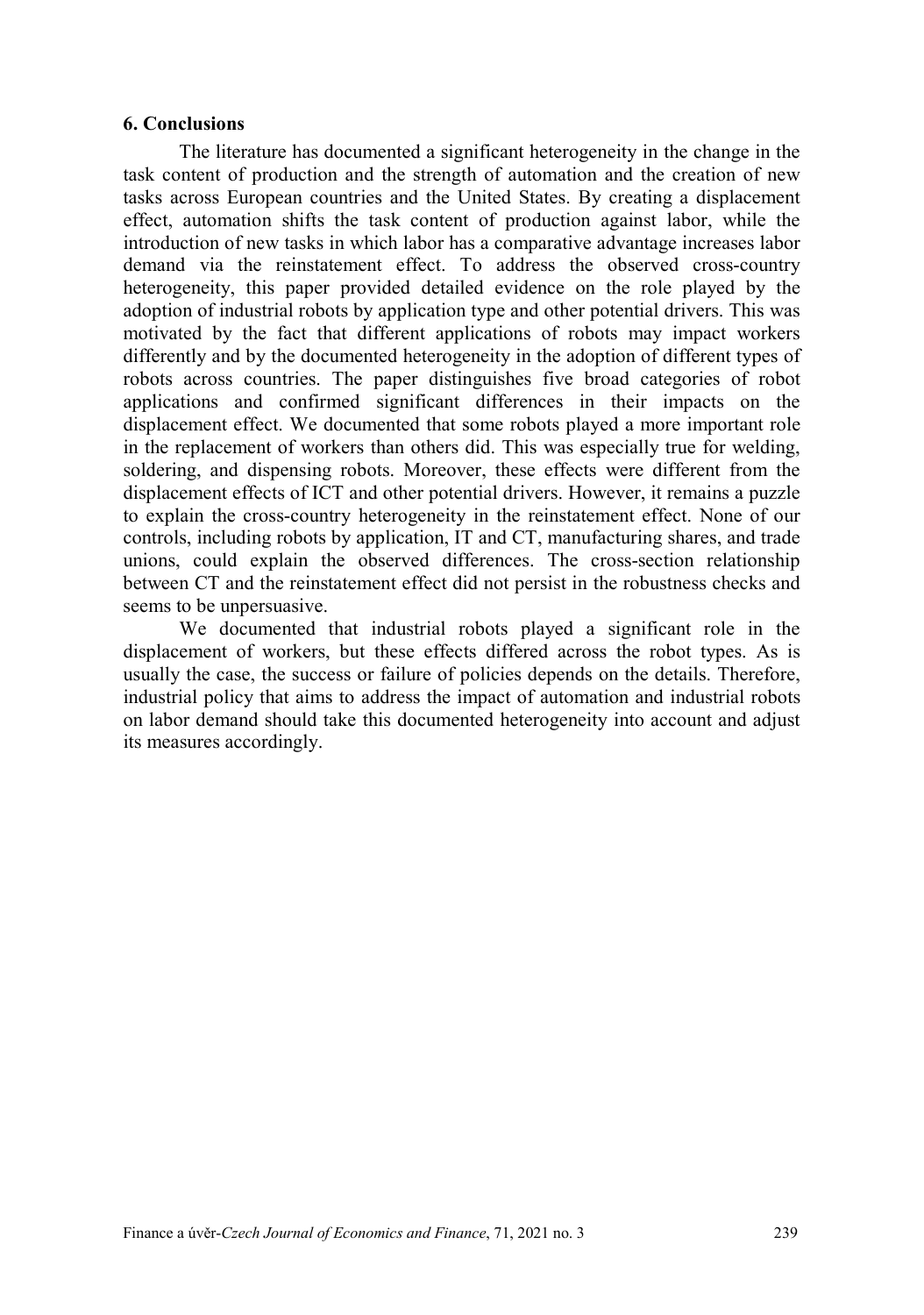# APPENDIX

| Table 6 Impact of Different Robot Types on the Displacement Effect: 3-Year Panel |  |  |
|----------------------------------------------------------------------------------|--|--|
|----------------------------------------------------------------------------------|--|--|

|                                  | (1)        | (2)        | (3)        | (4)        | (5)        |
|----------------------------------|------------|------------|------------|------------|------------|
| Robot density: handling/tending  | $-1.159$   |            |            |            |            |
|                                  | (1.402)    |            |            |            |            |
| Robot density: welding/soldering |            | $-1.595*$  |            |            |            |
|                                  |            | (0.873)    |            |            |            |
| Robot density: dispensing        |            |            | $-19.07**$ |            |            |
|                                  |            |            | (8.493)    |            |            |
| Robot density: processing        |            |            |            | 3.439      |            |
|                                  |            |            |            | (14.35)    |            |
| Robot density: assembling        |            |            |            |            | $-0.0845$  |
|                                  |            |            |            |            | (3.300)    |
| IT density                       | $-1.298**$ | $-1.435**$ | $-1.406**$ | $-1.486**$ | $-1.409**$ |
|                                  | (0.446)    | (0.604)    | (0.582)    | (0.593)    | (0.580)    |
| CT density                       | 0.353      | 0.673      | 0.361      | 0.609      | 0.609      |
|                                  | (0.484)    | (0.511)    | (0.448)    | (0.503)    | (0.489)    |
| Manufacturing share              | 0.125      | 0.0909     | $0.166*$   | 0.0459     | 0.0582     |
|                                  | (0.0954)   | (0.0713)   | (0.0814)   | (0.0974)   | (0.122)    |
| Trade union density              | $-0.0183$  | $-0.00680$ | $-0.0120$  | 0.00332    | $-0.00476$ |
|                                  | (0.0315)   | (0.0315)   | (0.0336)   | (0.0487)   | (0.0296)   |
| Country fixed effect             | Yes        | Yes        | Yes        | Yes        | Yes        |
| Year fixed effect                | Yes        | Yes        | Yes        | Yes        | Yes        |
| <b>Observations</b>              | 63         | 62         | 62         | 62         | 62         |
| Adjusted $R^2$                   | 0.285      | 0.284      | 0.322      | 0.268      | 0.264      |

*Source:* Authors' elaboration based on data from the EU KLEMS, IFR, OECD, and World Bank databases. *Notes:* Robust standard errors are reported in parentheses. \*\*\* p<0.01, \*\* p<0.05, \* p<0.1.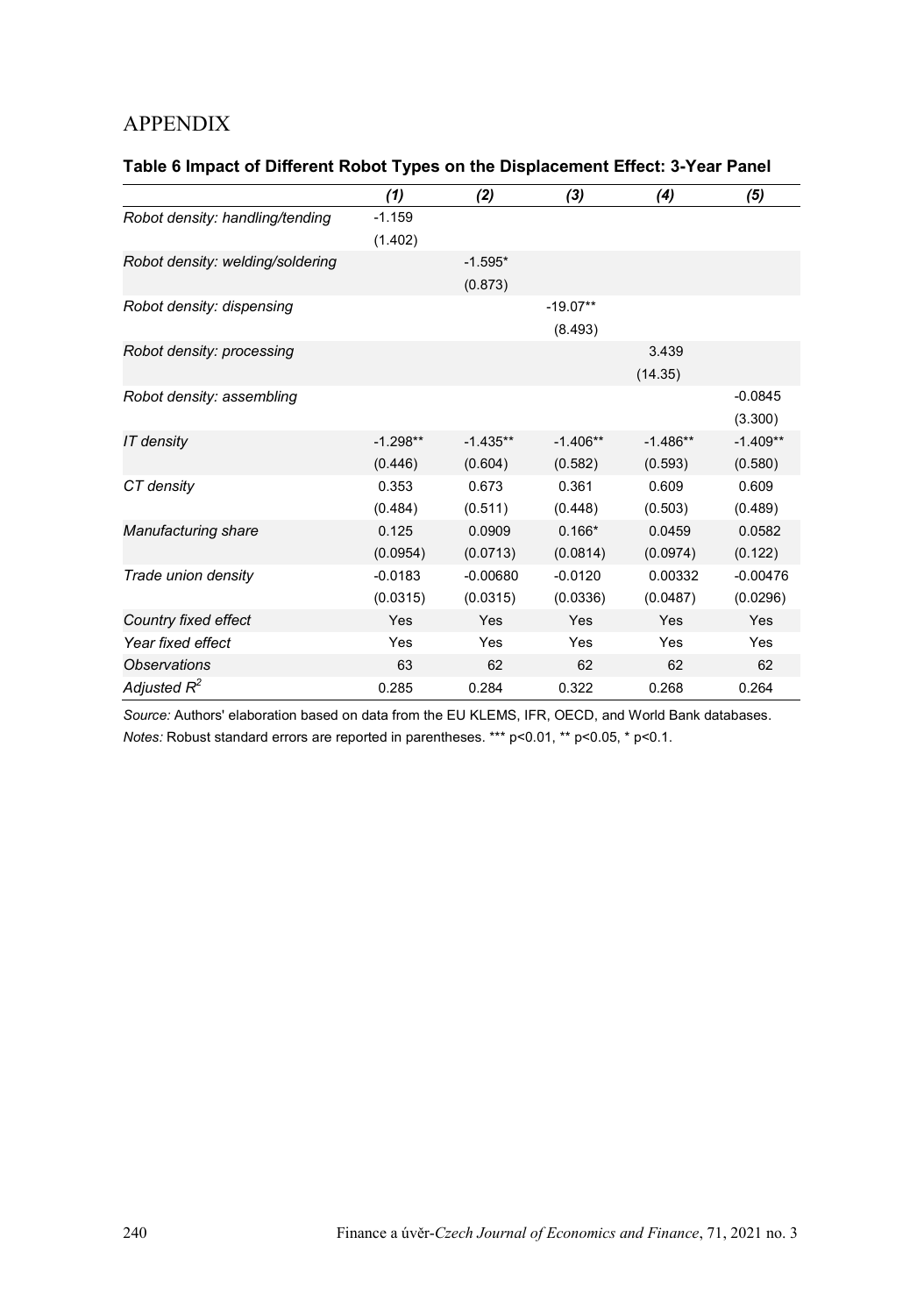| $0.373***$<br>(8.916)<br>(0.145)<br>$-1.970*$<br>(1.035)<br>(1.069)<br>(0.137)<br>22.70**<br>$-2.153*$<br>0.207<br>Yes<br>$\frac{1}{2}$<br>0.830<br>194<br>0.00239<br>$-0.312***$<br>(0.106)<br>(1.626)<br>(0.105)<br>(4.449)<br>(2.395)<br>Yes<br>Yes<br>$-1.639$<br>$-0.894$<br>199<br>$-0.944$<br>0.967<br>$(0.180)$<br>0.455**<br>0.0822<br>(1.713)<br>(0.192)<br>(2.086)<br>$-6.418$<br>Yes<br>$\frac{1}{2}$<br>$-1.765$<br>0.726<br>199<br>$-2.601$<br>(15.29)<br>$-0.00876$<br>$-0.308***$<br>(1.596)<br>(0.110)<br>(0.126)<br>(1.314)<br>Yes<br>Yes<br>0.966<br>$-0.882$<br>198<br>$-1.188$<br>(11.01)<br>$-11.50$<br>$-3.247***$<br>$-68.80***$<br>(1.470)<br>(0.912)<br>(0.160)<br>(0.160)<br>0.810<br>0.288<br>Yes<br>$\frac{1}{2}$<br>198<br>$-1.578$<br>0.151<br>(20.40)<br>$-3.723***$<br>$-0.00269$<br>$-0.338***$<br>(1.510)<br>(0.112)<br>(0.109)<br>(0.863)<br>(1.470)<br>Yes<br>Yes<br>0.969<br>198<br>$-0.874$<br>$-1.057$<br>$-8.705**$<br>(3.025)<br>(0.200)<br>(1.863)<br>(1.252)<br>(0.160)<br>$0.372*$<br>$-2.285*$<br>Yes<br>$\frac{1}{2}$<br>198<br>0.773<br>0.108<br>$-1.668$<br>$-0.291***$<br>$-0.0149$<br>(1.632)<br>(0.120)<br>(0.121)<br>(1.194)<br>(1.352)<br>Yes<br>Yes<br>199<br>0.966<br>$-0.859$<br>$-1.102$<br>$-1.220$<br>$-0.000837$<br>$-7.768***$<br>$-3.303***$<br>(0.0846)<br>(0.0858)<br>(0.867)<br>(0.671)<br>(0.666)<br>0.120<br>0.917<br>$-0.839$<br>Yes<br>$\frac{1}{2}$<br>199<br>RD: welding/soldering<br>RD: handling/tending<br>Manufacturing share<br>Trade union density<br>Country fixed effect<br>RD: assembling<br>RD: processing<br>RD: dispensing<br>Observations<br>Adjusted R <sup>2</sup><br>Time trend<br>CT density<br>IT density |                                                                                                              | $\widehat{z}$ | $\mathbf{S}$ | ව | E | ত | ම | G | ම | ම | (10)        |
|-----------------------------------------------------------------------------------------------------------------------------------------------------------------------------------------------------------------------------------------------------------------------------------------------------------------------------------------------------------------------------------------------------------------------------------------------------------------------------------------------------------------------------------------------------------------------------------------------------------------------------------------------------------------------------------------------------------------------------------------------------------------------------------------------------------------------------------------------------------------------------------------------------------------------------------------------------------------------------------------------------------------------------------------------------------------------------------------------------------------------------------------------------------------------------------------------------------------------------------------------------------------------------------------------------------------------------------------------------------------------------------------------------------------------------------------------------------------------------------------------------------------------------------------------------------------------------------------------------------------------------------------------------------------------------------------------------|--------------------------------------------------------------------------------------------------------------|---------------|--------------|---|---|---|---|---|---|---|-------------|
|                                                                                                                                                                                                                                                                                                                                                                                                                                                                                                                                                                                                                                                                                                                                                                                                                                                                                                                                                                                                                                                                                                                                                                                                                                                                                                                                                                                                                                                                                                                                                                                                                                                                                                     |                                                                                                              |               |              |   |   |   |   |   |   |   |             |
|                                                                                                                                                                                                                                                                                                                                                                                                                                                                                                                                                                                                                                                                                                                                                                                                                                                                                                                                                                                                                                                                                                                                                                                                                                                                                                                                                                                                                                                                                                                                                                                                                                                                                                     |                                                                                                              |               |              |   |   |   |   |   |   |   |             |
|                                                                                                                                                                                                                                                                                                                                                                                                                                                                                                                                                                                                                                                                                                                                                                                                                                                                                                                                                                                                                                                                                                                                                                                                                                                                                                                                                                                                                                                                                                                                                                                                                                                                                                     |                                                                                                              |               |              |   |   |   |   |   |   |   |             |
|                                                                                                                                                                                                                                                                                                                                                                                                                                                                                                                                                                                                                                                                                                                                                                                                                                                                                                                                                                                                                                                                                                                                                                                                                                                                                                                                                                                                                                                                                                                                                                                                                                                                                                     |                                                                                                              |               |              |   |   |   |   |   |   |   |             |
|                                                                                                                                                                                                                                                                                                                                                                                                                                                                                                                                                                                                                                                                                                                                                                                                                                                                                                                                                                                                                                                                                                                                                                                                                                                                                                                                                                                                                                                                                                                                                                                                                                                                                                     |                                                                                                              |               |              |   |   |   |   |   |   |   |             |
|                                                                                                                                                                                                                                                                                                                                                                                                                                                                                                                                                                                                                                                                                                                                                                                                                                                                                                                                                                                                                                                                                                                                                                                                                                                                                                                                                                                                                                                                                                                                                                                                                                                                                                     |                                                                                                              |               |              |   |   |   |   |   |   |   |             |
|                                                                                                                                                                                                                                                                                                                                                                                                                                                                                                                                                                                                                                                                                                                                                                                                                                                                                                                                                                                                                                                                                                                                                                                                                                                                                                                                                                                                                                                                                                                                                                                                                                                                                                     |                                                                                                              |               |              |   |   |   |   |   |   |   |             |
|                                                                                                                                                                                                                                                                                                                                                                                                                                                                                                                                                                                                                                                                                                                                                                                                                                                                                                                                                                                                                                                                                                                                                                                                                                                                                                                                                                                                                                                                                                                                                                                                                                                                                                     |                                                                                                              |               |              |   |   |   |   |   |   |   | 2.314       |
|                                                                                                                                                                                                                                                                                                                                                                                                                                                                                                                                                                                                                                                                                                                                                                                                                                                                                                                                                                                                                                                                                                                                                                                                                                                                                                                                                                                                                                                                                                                                                                                                                                                                                                     |                                                                                                              |               |              |   |   |   |   |   |   |   | (3.015)     |
|                                                                                                                                                                                                                                                                                                                                                                                                                                                                                                                                                                                                                                                                                                                                                                                                                                                                                                                                                                                                                                                                                                                                                                                                                                                                                                                                                                                                                                                                                                                                                                                                                                                                                                     |                                                                                                              |               |              |   |   |   |   |   |   |   | $-0.719$    |
|                                                                                                                                                                                                                                                                                                                                                                                                                                                                                                                                                                                                                                                                                                                                                                                                                                                                                                                                                                                                                                                                                                                                                                                                                                                                                                                                                                                                                                                                                                                                                                                                                                                                                                     |                                                                                                              |               |              |   |   |   |   |   |   |   | (1.334)     |
|                                                                                                                                                                                                                                                                                                                                                                                                                                                                                                                                                                                                                                                                                                                                                                                                                                                                                                                                                                                                                                                                                                                                                                                                                                                                                                                                                                                                                                                                                                                                                                                                                                                                                                     |                                                                                                              |               |              |   |   |   |   |   |   |   | $-0.805$    |
|                                                                                                                                                                                                                                                                                                                                                                                                                                                                                                                                                                                                                                                                                                                                                                                                                                                                                                                                                                                                                                                                                                                                                                                                                                                                                                                                                                                                                                                                                                                                                                                                                                                                                                     |                                                                                                              |               |              |   |   |   |   |   |   |   | (1.515)     |
|                                                                                                                                                                                                                                                                                                                                                                                                                                                                                                                                                                                                                                                                                                                                                                                                                                                                                                                                                                                                                                                                                                                                                                                                                                                                                                                                                                                                                                                                                                                                                                                                                                                                                                     |                                                                                                              |               |              |   |   |   |   |   |   |   | $-0.336***$ |
|                                                                                                                                                                                                                                                                                                                                                                                                                                                                                                                                                                                                                                                                                                                                                                                                                                                                                                                                                                                                                                                                                                                                                                                                                                                                                                                                                                                                                                                                                                                                                                                                                                                                                                     |                                                                                                              |               |              |   |   |   |   |   |   |   | (0.114)     |
|                                                                                                                                                                                                                                                                                                                                                                                                                                                                                                                                                                                                                                                                                                                                                                                                                                                                                                                                                                                                                                                                                                                                                                                                                                                                                                                                                                                                                                                                                                                                                                                                                                                                                                     |                                                                                                              |               |              |   |   |   |   |   |   |   | 0.0149      |
|                                                                                                                                                                                                                                                                                                                                                                                                                                                                                                                                                                                                                                                                                                                                                                                                                                                                                                                                                                                                                                                                                                                                                                                                                                                                                                                                                                                                                                                                                                                                                                                                                                                                                                     |                                                                                                              |               |              |   |   |   |   |   |   |   | (0.122)     |
|                                                                                                                                                                                                                                                                                                                                                                                                                                                                                                                                                                                                                                                                                                                                                                                                                                                                                                                                                                                                                                                                                                                                                                                                                                                                                                                                                                                                                                                                                                                                                                                                                                                                                                     |                                                                                                              |               |              |   |   |   |   |   |   |   | Yes         |
|                                                                                                                                                                                                                                                                                                                                                                                                                                                                                                                                                                                                                                                                                                                                                                                                                                                                                                                                                                                                                                                                                                                                                                                                                                                                                                                                                                                                                                                                                                                                                                                                                                                                                                     |                                                                                                              |               |              |   |   |   |   |   |   |   | Yes         |
|                                                                                                                                                                                                                                                                                                                                                                                                                                                                                                                                                                                                                                                                                                                                                                                                                                                                                                                                                                                                                                                                                                                                                                                                                                                                                                                                                                                                                                                                                                                                                                                                                                                                                                     |                                                                                                              |               |              |   |   |   |   |   |   |   | 194         |
|                                                                                                                                                                                                                                                                                                                                                                                                                                                                                                                                                                                                                                                                                                                                                                                                                                                                                                                                                                                                                                                                                                                                                                                                                                                                                                                                                                                                                                                                                                                                                                                                                                                                                                     |                                                                                                              |               |              |   |   |   |   |   |   |   | 0.966       |
|                                                                                                                                                                                                                                                                                                                                                                                                                                                                                                                                                                                                                                                                                                                                                                                                                                                                                                                                                                                                                                                                                                                                                                                                                                                                                                                                                                                                                                                                                                                                                                                                                                                                                                     | Notes: RD stands for robot density; robust standard errors are reported in parentheses. *** p<0.1, ** p<0.1, |               |              |   |   |   |   |   |   |   |             |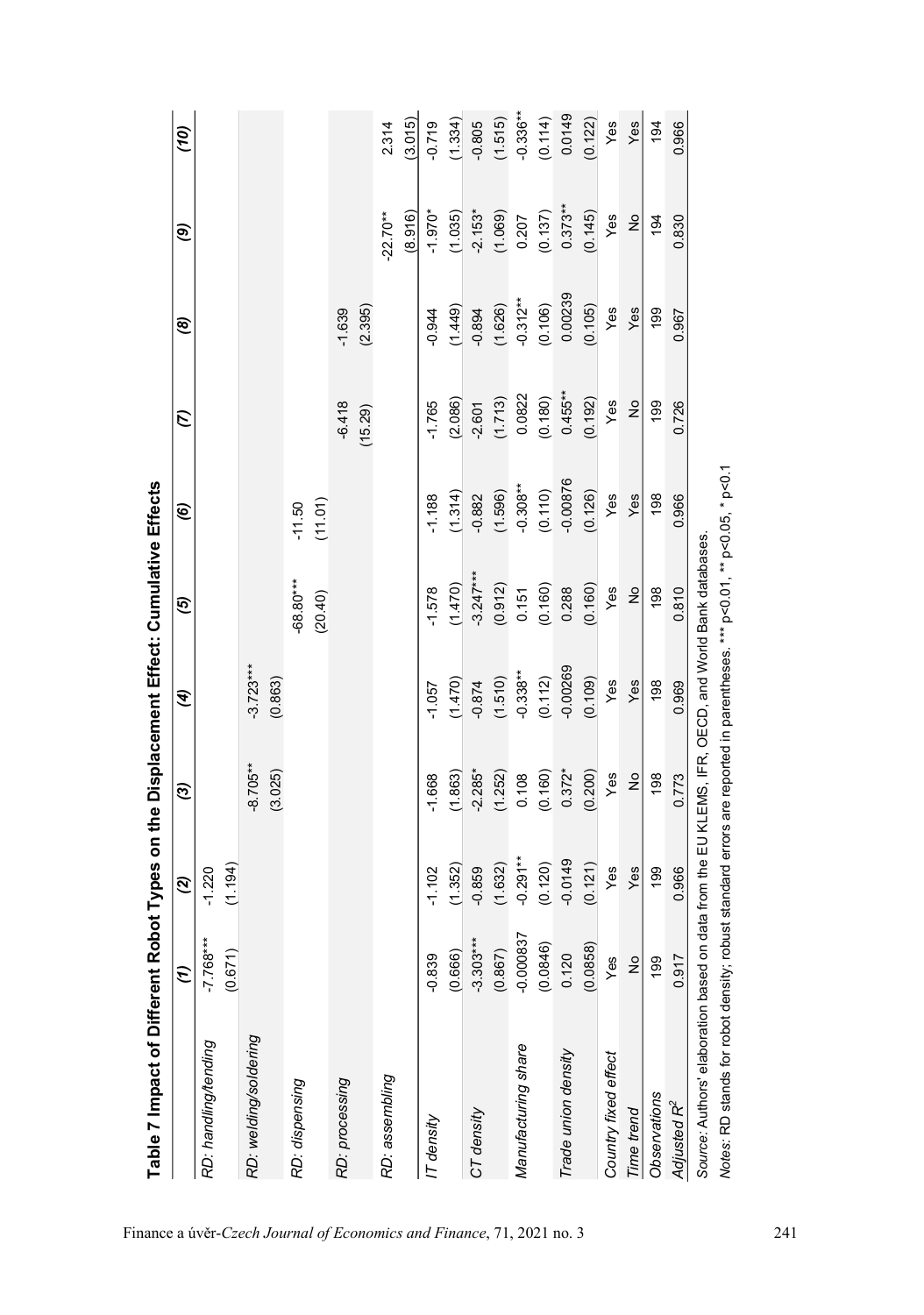|                      | (1)      | (2)        | (3)      | (4)        | (5)       | (6)       | (7)       | (8)        |
|----------------------|----------|------------|----------|------------|-----------|-----------|-----------|------------|
| Robot density        | $-0.635$ | $-0.808**$ | $-0.618$ | $-0.849**$ | $-0.688*$ | $-0.719*$ | $-0.785*$ | $-1.128**$ |
|                      | (0.360)  | (0.328)    | (0.376)  | (0.340)    | (0.374)   | (0.334)   | (0.371)   | (0.480)    |
| IT share             |          | 0.662      |          | 0.916      |           |           |           | $1.121*$   |
|                      |          | (0.431)    |          | (0.508)    |           |           |           | (0.565)    |
| CT share             |          |            | $-0.438$ | $-0.665**$ |           |           |           | $-0.449$   |
|                      |          |            | (0.389)  | (0.291)    |           |           |           | (0.374)    |
| Manufacturing share  |          |            |          |            | 0.0155    |           | 0.0187    | 0.0353     |
|                      |          |            |          |            | (0.0245)  |           | (0.0295)  | (0.0346)   |
| Trade union density  |          |            |          |            |           | $-0.0206$ | $-0.0213$ | $-0.0243$  |
|                      |          |            |          |            |           | (0.0150)  | (0.0160)  | (0.0160)   |
| Country fixed effect | Yes      | Yes        | Yes      | Yes        | Yes       | Yes       | Yes       | Yes        |
| Year fixed effect    | Yes      | Yes        | Yes      | Yes        | Yes       | Yes       | Yes       | Yes        |
| <b>Observations</b>  | 198      | 198        | 198      | 198        | 198       | 198       | 198       | 198        |
| Adjusted $R^2$       | 0.426    | 0.442      | 0.436    | 0.466      | 0.425     | 0.436     | 0.435     | 0.479      |

#### **Table 8 Impact of (Welding and Soldering) Robot Adoption on the Displacement Effect: ICT Shares**

*Source:* Authors' elaboration based on data from the EU KLEMS, IFR, OECD, and World Bank databases. *Notes:* Robust standard errors are reported in parentheses. \*\*\* p<0.01, \*\* p<0.05, \* p<0.1.

| UHAI <del>c</del> ə  |          |           |          |           |                    |           |            |           |
|----------------------|----------|-----------|----------|-----------|--------------------|-----------|------------|-----------|
|                      | (1)      | (2)       | (3)      | (4)       | (5)                | (6)       | (7)        | (8)       |
| Robot density        | $-3.951$ | $-3.770*$ | $-3.810$ | $-3.480*$ | $-6.174** -4.246*$ |           | $-6.777**$ | $-6.717*$ |
|                      | (2.221)  | (1.915)   | (2.507)  | (1.891)   | (2.562)            | (2.251)   | (2.599)    | (3.156)   |
| IT share             |          | 0.455     |          | 0.683     |                    |           |            | 0.830     |
|                      |          | (0.443)   |          | (0.511)   |                    |           |            | (0.516)   |
| CT share             |          |           | $-0.433$ | $-0.608*$ |                    |           |            | $-0.343$  |
|                      |          |           | (0.389)  | (0.331)   |                    |           |            | (0.437)   |
| Manufacturing share  |          |           |          |           | $0.0442*$          |           | 0.0497     | 0.0571    |
|                      |          |           |          |           | (0.0220)           |           | (0.0285)   | (0.0431)  |
| Trade union density  |          |           |          |           |                    | $-0.0192$ | $-0.0213$  | $-0.0220$ |
|                      |          |           |          |           |                    | (0.0140)  | (0.0151)   | (0.0169)  |
| Country fixed effect | Yes      | Yes       | Yes      | Yes       | Yes                | Yes       | Yes        | Yes       |
| Year fixed effect    | Yes      | Yes       | Yes      | Yes       | Yes                | Yes       | Yes        | Yes       |
| <b>Observations</b>  | 198      | 198       | 198      | 198       | 198                | 198       | 198        | 198       |
| Adjusted $R^2$       | 0.426    | 0.433     | 0.436    | 0.452     | 0.433              | 0.435     | 0.444      | 0.468     |

#### **Table 9 Impact of (Dispensing) Robot Adoption on the Displacement Effect: ICT Shares**

*Source*: Authors' elaboration based on data from the EU KLEMS, IFR, OECD, and World Bank databases. *Notes*: Robust standard errors are reported in parentheses. \*\*\* p<0.01, \*\* p<0.05, \* p<0.1.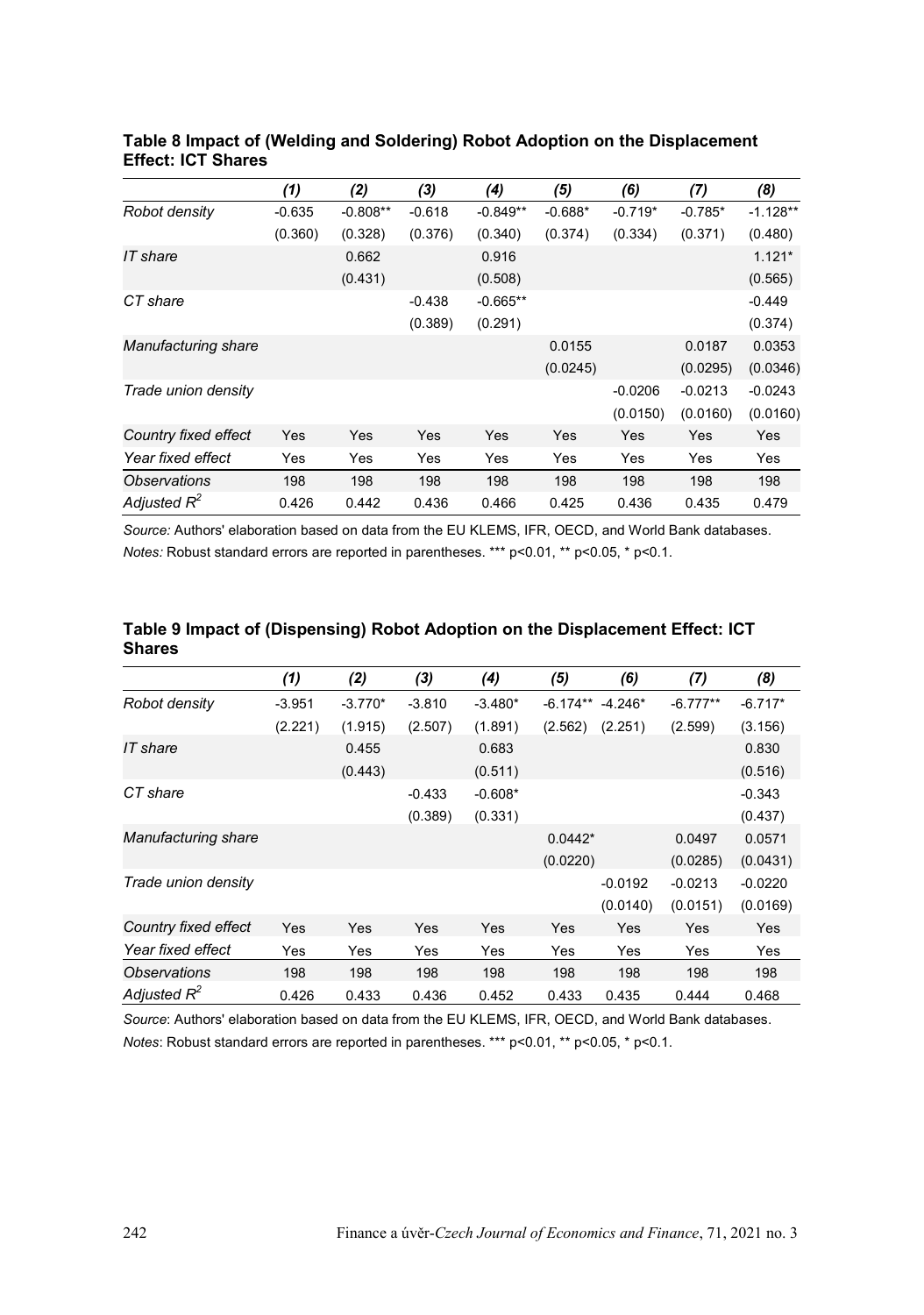#### REFERENCES

Acemoglu D, Restrepo P (2019): Automation and New Tasks: How Technology Displaces and Reinstates Labor. *Journal of Economic Perspectives*, 33(2):3–30.

Acemoglu D, Restrepo P (2020): Robots and Jobs: Evidence from US Labor Markets. *Journal of Political Economy*, 128(6):2188–2244.

Adachi D, Kawaguchi D, Saito Y (2020): Robots and Employment: Evidence from Japan, 1978- 2017. *RIETI Discussion Paper Series* 20-E-051.

Allen M, Funk L (2008): Institutions and Innovation: The role of German works councils in supporting radical change. Available at: https://www.researchgate.net/profile/Matthew-Allen-29/publication/228881017\_Institutions\_and\_Innovation\_The\_Role\_of\_German\_Works\_Councils\_in

\_Supporting\_Radical\_Change/links/0c9605249469d85dbe000000/Institutions-and-Innovation-The-Role-of-German-Works-Councils-in-Supporting-Radical-Change.pdf.

Arntz M, Gregory T, Zierahn U (2016): The Risk of Automation for Jobs in OECD Countries: A Comparative Analysis. *OECD Social, Employment and Migration Working Papers* No. 189.

Brambilla I, Tortarolo D (2018): Investment in ICT, Productivity, and Labor Demand: The Case of Argentina. *World Bank Policy Research Working Paper* No. 8325.

Carbonero F, Ernst E, Weber E (2020): Robots Worldwide: The Impact of Automation on Employment and Trade. *IAB-Discussion Paper* 07/2020.

Chiacchio F, Petropoulos G, Pichler D (2018): The Impact of Industrial Robots on EU Employment and Wages: A Local Labour Market Approach. *Bruegel Working Paper* No. 2018/02.

Cséfalvay Z, Gkotsis P (2020): Robotisation race in Europe: the robotisation chain approach. *Economics of Innovation and New Technology*. Available at: .

https://www.tandfonline.com/doi/full/10.1080/10438599.2020.1849968.

Dauth W, Findeisen S, Südekum J, Woessner N (2017): German Robots – The Impact of Industrial Robots on Workers. *IAB-Discussion Paper* 30/2017.

Dengler K, Matthes B (2018): The Impacts of Digital Transformation on the Labour Market: Substitution Potentials of Occupations in Germany. *Technological Forecasting and Social Change*, 137:304–316.

Frey CB, Osborne MA (2017): The Future of Employment: How Susceptible Are Job to Computerisation? *Technological Forecasting and Social Change*, 114:254–280.

Graetz G (2020): Labor Demand in the Past, Present, and Future. *IZA Discussion Paper* No. 13142.

Graetz G, Michaels G (2018): Robots at Work. *The Review of Economics and Statistics*, 100(5):753–768.

Gregory T, Salomons A, Zierahn U (2019): Racing With or Against the Machine? Evidence from Europe. *IZA Discussion Paper* No. 12063.

Jung W-J, Lee S-YT, Kim H-W (2020): Are Information and Communication Technologies (ICTs) Displacing Workers? The Relationship between ICT Investment and Employment. *Information Development*, 36(4):520–534.

Klenert D, Fernández-Macías E, Antón Pérez JI (2020): Do Robots Really Destroy Jobs? Evidence from Europe. *JRC Working Papers Series on Labour, Education and Technology*, No. 2020/01.

Lábaj M, Vitáloš M (2020): Automation and Labor Demand in European Countries: A Task-Based Approach to Wage Bill Decomposition. *Ekonomicky Casopis*, 68(9):895–917.

Lankisch C, Prettner K, Prskawetz A (2019): How Can Robots Affect Wage Inequality? *Economic Modelling*, 81:161–169.

Litzenberger G, Tsuda J, Wyatt S (2018): Executive Summary World Robotics 2018 Industrial Robots. Available at:

https://ifr.org/downloads/press2018/Executive\_Summary\_WR\_2018\_Industrial\_Robots.pdf.